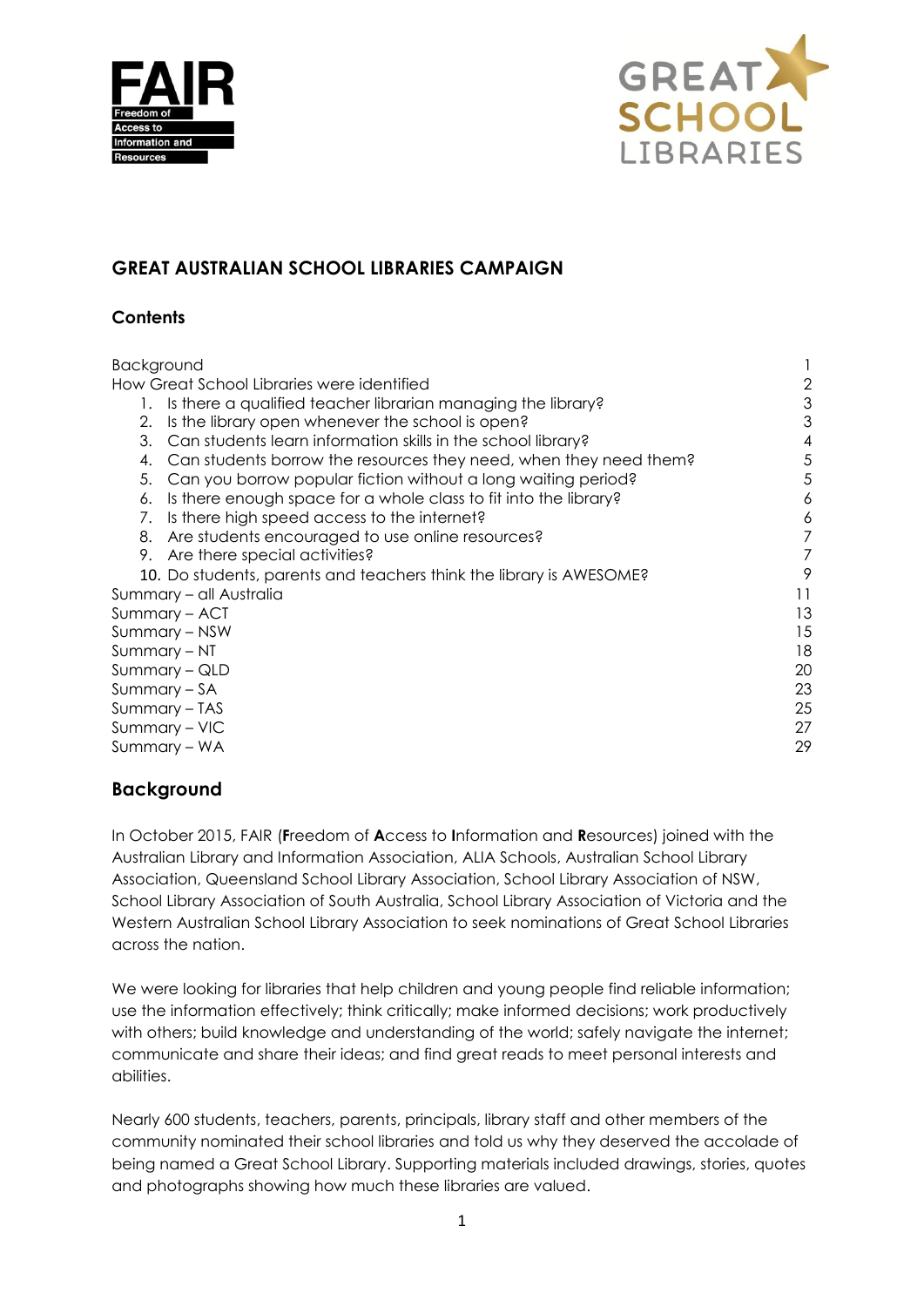Over the nine weeks of the campaign we received entries from every State and Territory, for metro, regional and remote libraries. Nominations closed on 18 December and this is a report of the outcome.

# **How Great School Libraries were identified**

We asked nominators to respond to 10 questions:

- 1. Is there a qualified teacher librarian managing the library?
- 2. Is the library open whenever the school is open?
- 3. Can students learn information skills in the school library?
- 4. Can students borrow the resources they need, when they need them?
- 5. Can you borrow popular fiction without a long waiting period?
- 6. Is there enough space for a whole class to fit into the library?
- 7. Is there high speed access to the internet?
- 8. Are students encouraged to use online resources?
- 9. Are there special activities, for example Book Week, the Premier's Reading Challenge?
- 10. Do students, parents and teachers think the library is AWESOME?

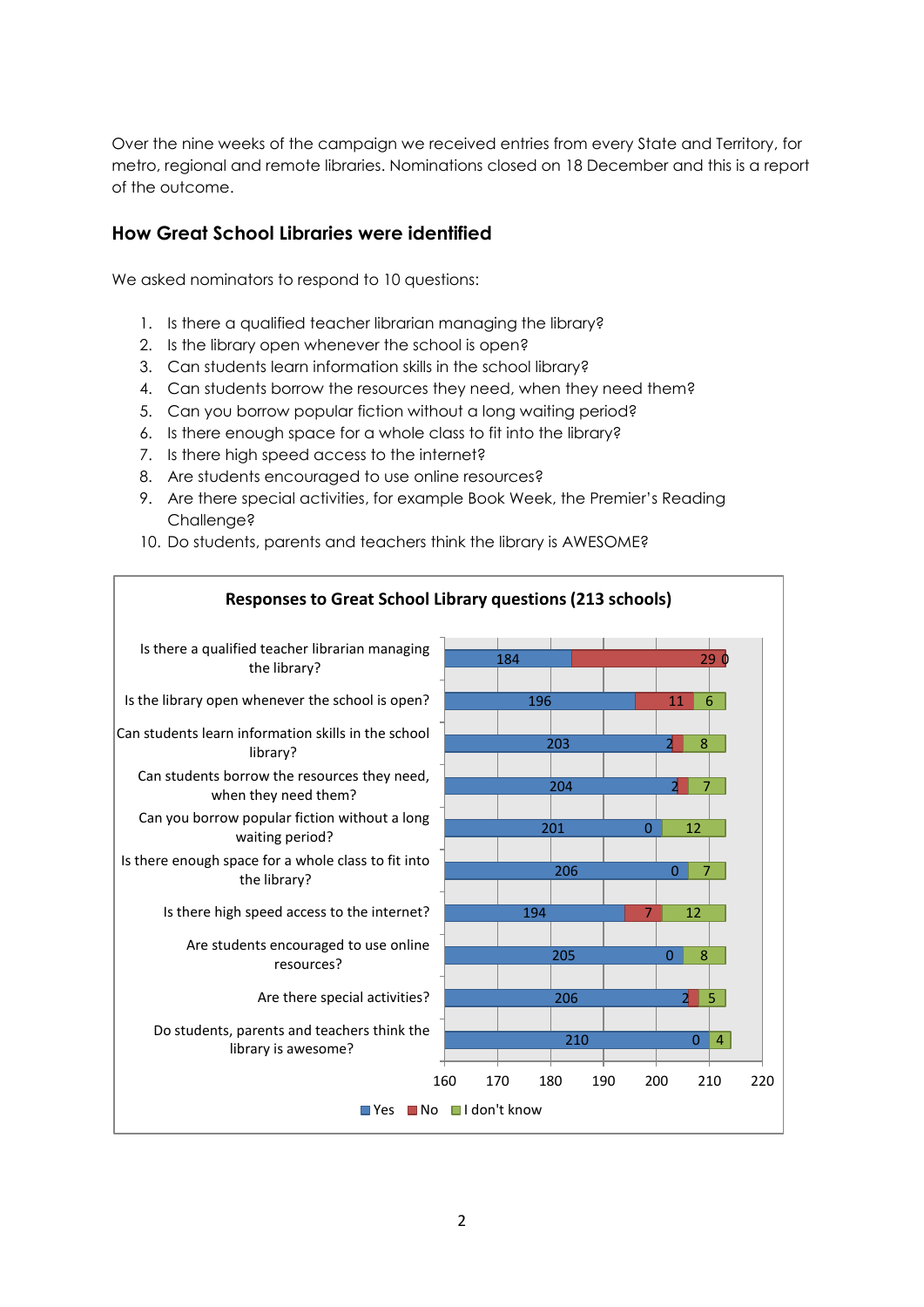#### **1. Is there a qualified teacher librarian managing the library?**

The campaign was open to all school libraries but it was clear from the nominations that a qualified teacher librarian was an enormous asset. More than 90% of the nominations were for schools employing a teacher librarian.



*"Mrs X was my favourite teacher at high school. Honestly think I wouldn't have made to uni without her encouragement and teaching."*

*"Since being at X she has made the library a fun and interesting place to be."*

*"She is phenomenal. The reason this library is so successful is due to her efforts. She has made the space a warm and inviting learning hub for both teachers and students."*

*"Not a single event happens at our school which does not have X's signature or touch on it. I have nicknamed her GLUE as she holds us all together. She is our Librarian as well as on the Executive team as a coordinator but she holds many roles, including support for our IT*  personnel. She also manages the Gifted and Talented Program and so much more. She is *irreplaceable."*

*"He is one of the swaggiest librarians in the hood!"*

*"She inspires X students with a love of learning, reading and researching."*

#### **2. Is the library open whenever the school is open?**

92% of schools were open for the same hours as the school and many libraries offered extended hours for use by students, teachers and the wider community. Some were open for up to 12 hours a day.

*"We are open from 7.30am until 7.30pm Monday to Thursdays, and 7.30am until 5pm on Fridays. We also open on Sundays in peak senior exam periods."*

*"The library is open from 8:30am in the morning until 4:30pm in the afternoon for students to use for independent study and group work. Staff are available to assist with homework three afternoons a week."*

*"We often have kids and parents dropping in before or after school. The library is open every lunch time for reading, games and computer. We also have a chess club once a week."*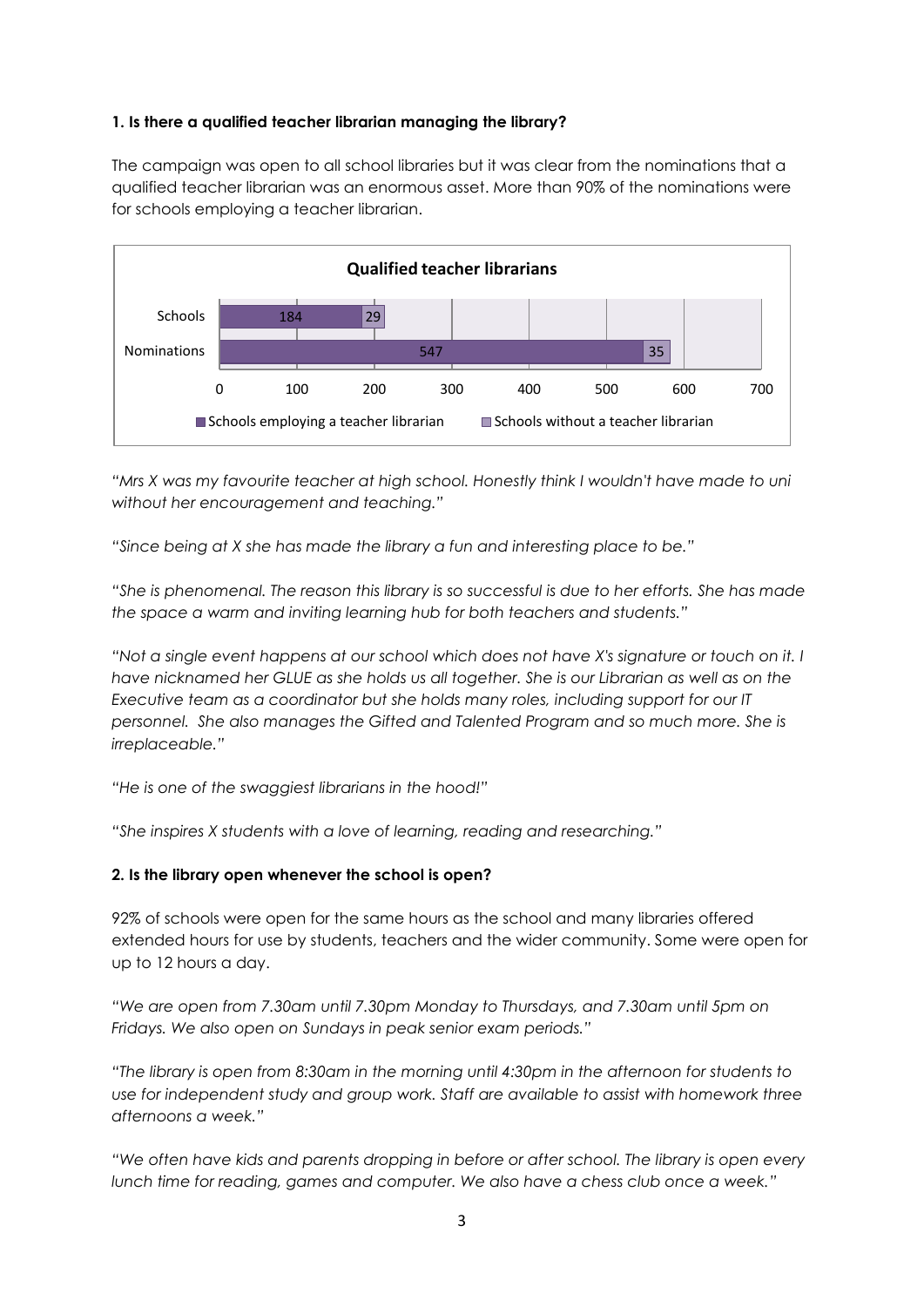*"It is used by the chess club, Minecraft club and early bird reading buddies, and volunteers tutor students with homework."*

*"It is open every school day to students from 8:30 am until 4:00pm; however, the hours are fluid enough to cater for all the activities we offer after school eg chess, debating, etc. It is almost always used for staff professional development."*

*"They host Cafe Library every Tuesday lunch and have this year started hosting Creative Writing Club of a Friday lunch."*

*"We have buddy reading in the mornings where older children listen to younger children read."*

*"The Library is open 8am - 3.30pm everyday but offers a study program for senior students on Mondays called Mundy. It has been hugely successful and teaching staff offer their help on a roster based system."*

*"It is always the last building to close every day."*

*"We have access to electronic resources 24/7."*

#### **3. Can students learn information skills in the school library?**

95% of the nominated school libraries were said to support students learning information skills.

*"The library staff run information skills lessons throughout their library program, including targeted programs for Year 11 students. They also have run great Professional Learning for staff."*

*"Our library has great facilities, for instance whiteboard tables, Apple computers and ipads, books, comics, newspapers, articles and projectors, to make learning easier."*

*"We use the traditional information skills model plus we have implemented a strong Guided Inquiry model where students learn more independently, motivated by researching topics of interest to them."*

*"Our students are able to learn how to reference, how to use databases and how to find books. Essentially, they are taught the skills that they will need to become life-long learners and prepare for university. Additionally, the library has created an online resource to ensure that all of our students have the opportunity to find valuable sources."*

*"The Librarian holds extra instruction classes in a number of areas to assist students, eg using technology, such as Google apps, study skills, research skills."*

*"X leads lessons using Ipads, Lego robotic and coding, software etc."*

*"We have to write a 4000 word fully referenced essay. Our library makes sure we can do this easily. We use tools like the Flow and we also know how to access journal articles online."*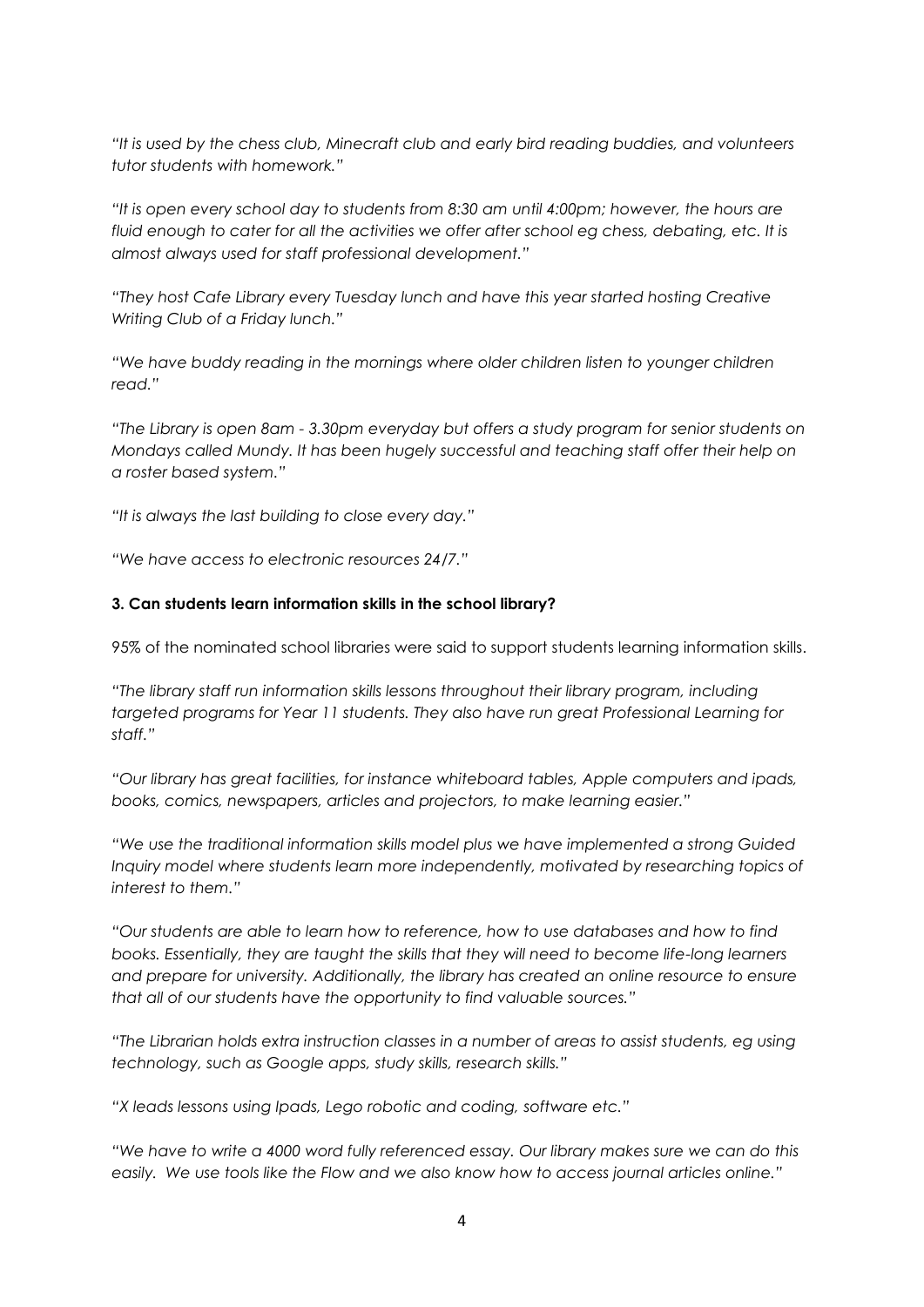#### **4. Can students borrow the resources they need, when they need them?**

96% of the nominated libraries had resources available for students at the time they needed them, often 24/7 for digital access.

*"As part of our service to teachers we create baskets of books on closed reserve for the duration of assignments."*

*"Students are even allowed to borrow over school holidays."*

*"All students are able to borrow books, ebooks, journals, magazines and some IT resources such as chargers and loan laptops if they are having difficulty with their 1-1 device."*

*"Our students can reserve and renew resources online 24/7 and have access to traditional as well as ebooks."*

*"Students have the capacity to suggest new resources for the library. The resource is sourced, purchased, catalogued, processed and delivered to the student in the shortest amount of time possible."*

*"So convenient! If I need a book on a particular topic, I just go and borrow it any time."*

*"Students can borrow as much as they can carry home from a full collection that matches curriculum and interests."*

*"We offer a very comprehensive online e-resources section. Our library catalogue is now available for mobile devices via 'Library Anywhere'."*

*"X is always sourcing new curriculum materials and organising displays for teachers based on the latest resources for the Australian curriculum."*

*"We have an extensive collection of e and audio books, cameras, kobos, ipods. We have a total of 70 Kobo seach with approximately 200 books."*

#### **5. Can you borrow popular fiction without a long waiting period?**

94% of nominated school libraries had sufficient popular fiction on the shelf to satisfy the needs of their students. Balancing the breadth and depth of the collection is one of the skills of the librarian, to ensure that keen readers have access to their favourite author, the next title in the series or the latest move tie-in.

*"We have a wide range of popular fiction so even if a particular title is unavailable, books in the same series or similar can be borrowed."*

*"The library has a large collection of current fiction as well as an extensive manga collection."*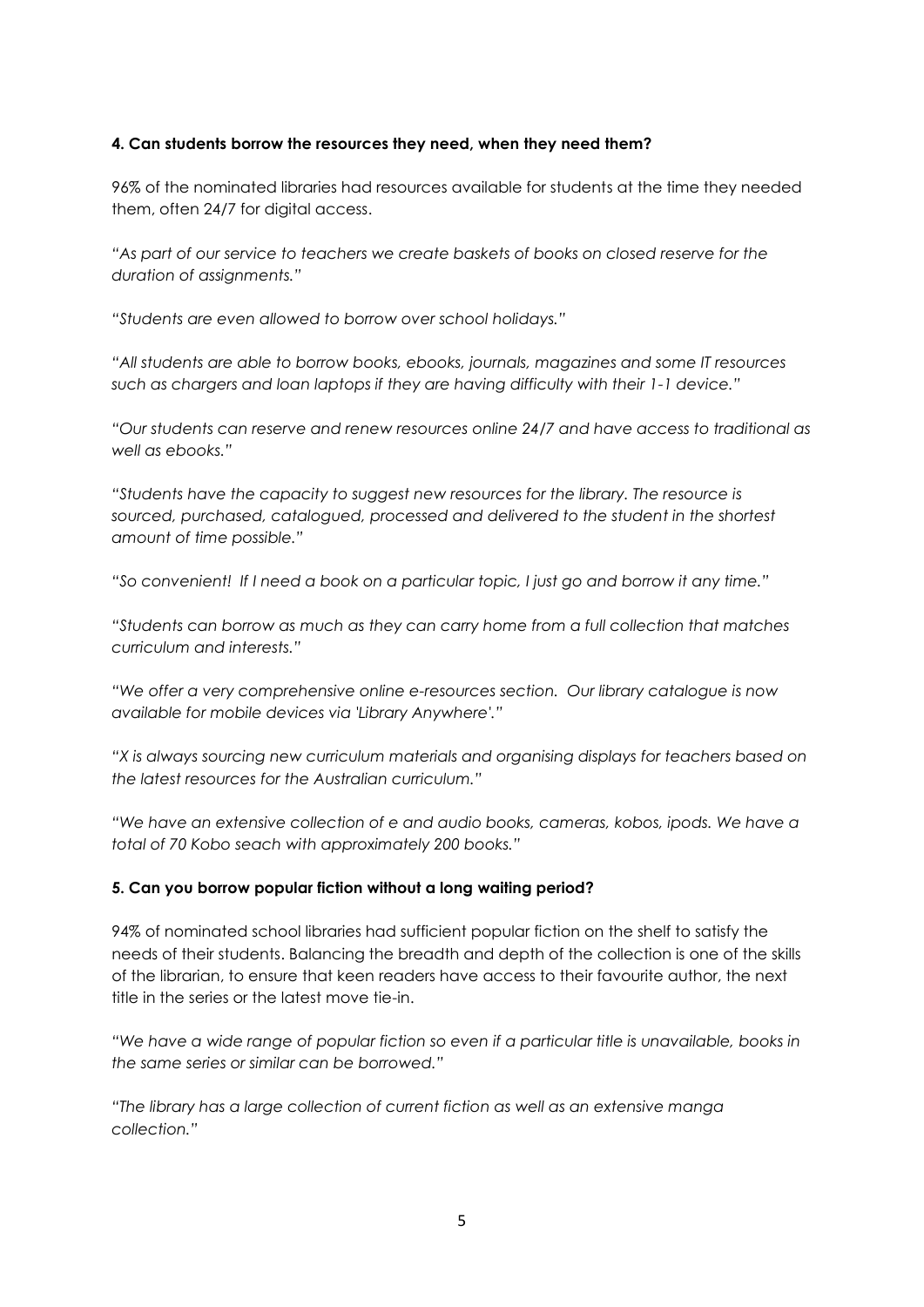*"For any popular books that are to be released soon or for books that are trending online, the Library purchases more than one copy."*

*"The Library retains multiple copies of popular fiction to allow students to read the same books as their friends at the same time."*

*"The display of new books is constantly being updated and additional copies of popular books are always available. Window displays depict the most popular books among students."*

*"Our librarians have their finger on the pulse and they really have a great list of popular books for the girls to borrow. And they are always open to suggestions for new items."*

#### **6. Is there enough space for a whole class to fit into the library?**

97% of the nominated schools could fit a whole class into their library, and in the case of one small school in regional WA: *"On occasions we fit the whole school in!"*

*"The plaza level of our library provides a collaborative learning space where up to four classes can work simultaneously on a research task."*

*"We can accommodate five classes, with additional tutorial rooms, casual areas, outside decking and a state of the art video conferencing facility."*

*"It's just been refurbished and is colourful, vibrant, interesting, and encourages collaboration and experiences, not silent isolated working."*

*"There are many different working areas in our Library, from study nooks, to booths which are great for discussion as well as tutorial rooms and open areas with couches and beanbags for reading periods."*

*"Spacious library includes open tables for laptop use, lounge seating around the fiction and serial sections, study carrels for private study, two computer areas (one can accommodate a class of 12, the other a class of 26), a separate learning technology laboratory with 20 computers and data projection screen, and a meeting room with data-projection facilities."*

#### **7. Is there high speed access to the internet?**

Location and funding were the limiting factors for the 9% of nominated school libraries where there was not always high speed access to the internet.

*"This is an area that the school would like to improve as the library relies on technology and wifi can be an issue in ensuring lessons run smoothly. This is simply down to money!"*

*"But at peak times it can slow down. Hopefully the new server will address some of the issue. A full fibre connection is needed and hopefully will be funded by a future government to assist student access to information."*

*"As we are in a country area our internet is slow."*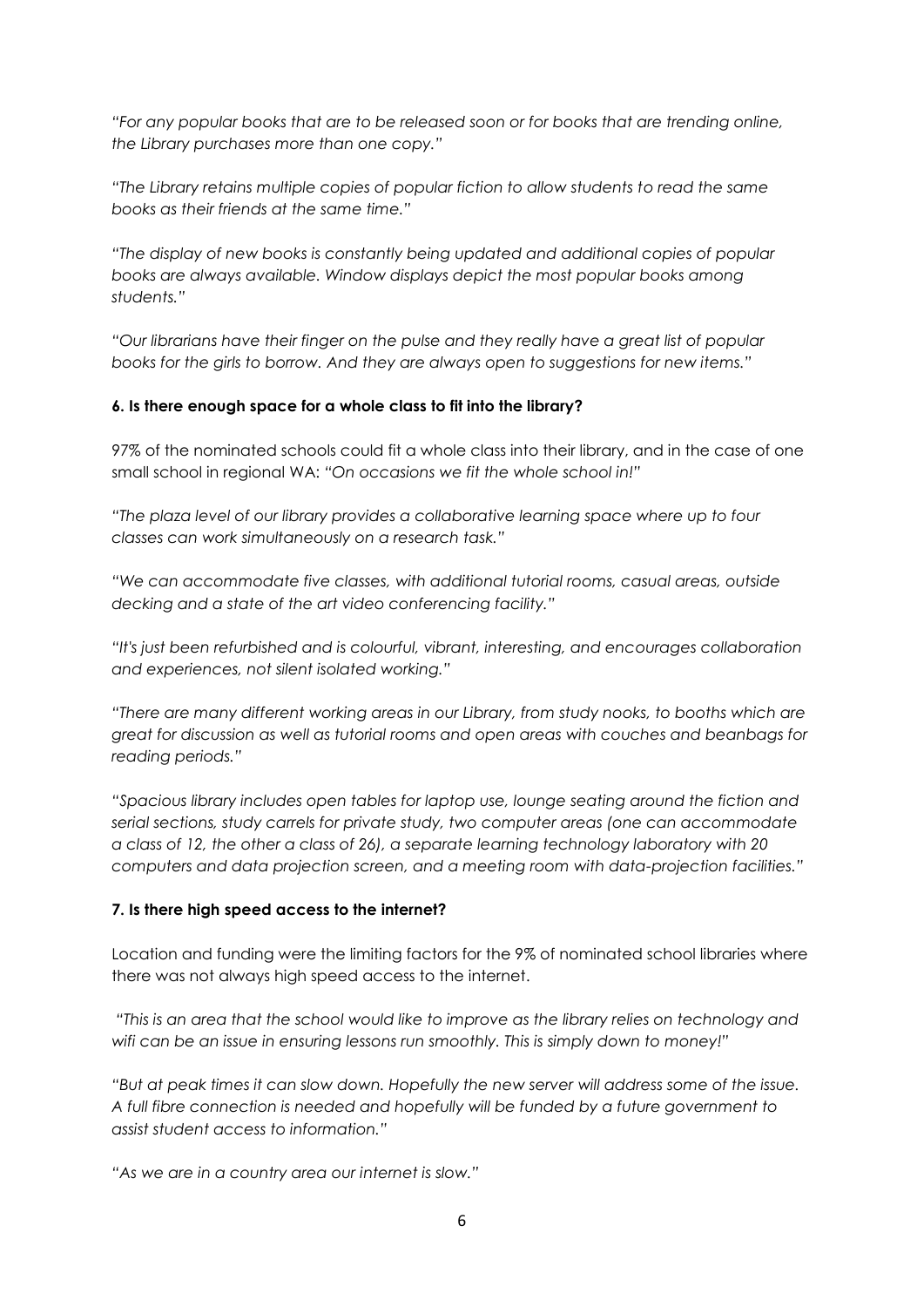#### **8. Are students encouraged to use online resources?**

This was said to be the case in 96% of nominated schools. Where there was less access to online resources, this was linked to funding and Department of Education security filters. Not only were students encouraged to use online resources, but many nominators commented on the role of the school library in promoting cybersafe practices.

*"They are encouraged to use online resources in a safe and responsible way."*

*"My daughter was proud to tell me all about how she was learning to code (Year 3/4) using Scratch."*

*"Libguides are set up to direct students research with assessment tasks. The library intranet is also interactive with the option of asking questions."*

*"Throughout the classes' Cooperative Planning and Teaching Guided Inquiry research units, students access a wide range of online resources including websites, databases, Edmodo blog and Survey Monkey (to self reflect on students' learning)."*

*"100% Yes! X (the teacher librarian), takes classes through school terms and guides students on how to access and use our schools database. But it doesn't stop there, the library staff also assist students on how to use and access our online resources during recess and lunch, study periods, class time and whenever a student needs assistance."*

*"The Library encourages staff and students to check out our digital resources regularly. We offer eBooks, Clickview and Weblinks via our Library intranet."*

*"Both teacher librarians are themselves active users and the use of online resources is a seamless and intrinsic part of our library program. Not only for information literacy but for the promotion of literature and an enjoyment of reading through sites such as The Literacy Shed, Storybox Library etc."*

*"The Library has catalogued web sites on the Library Management System, and the Library Intranet page provides other useful and relevant links."*

*"They do so readily but still love their books!"*

#### **9. Are there special activities, for example Book Week, the Premier's Reading Challenge?**

Book Week celebrations, reading challenges, manga illustration sessions and author visits in 97% of the nominated libraries have generated publicity for the school and promoted books and reading. Minecraft, coding, Science Week, Library Hacks and similar tech-related activities have encouraged students who are less keen on reading to use the library and its resources. Events such as Grandparents and Special Persons days, NAIDOC Week, ANZAC memorials and charity fundraisers have enhanced the visibility of the library and its contribution to the wider community.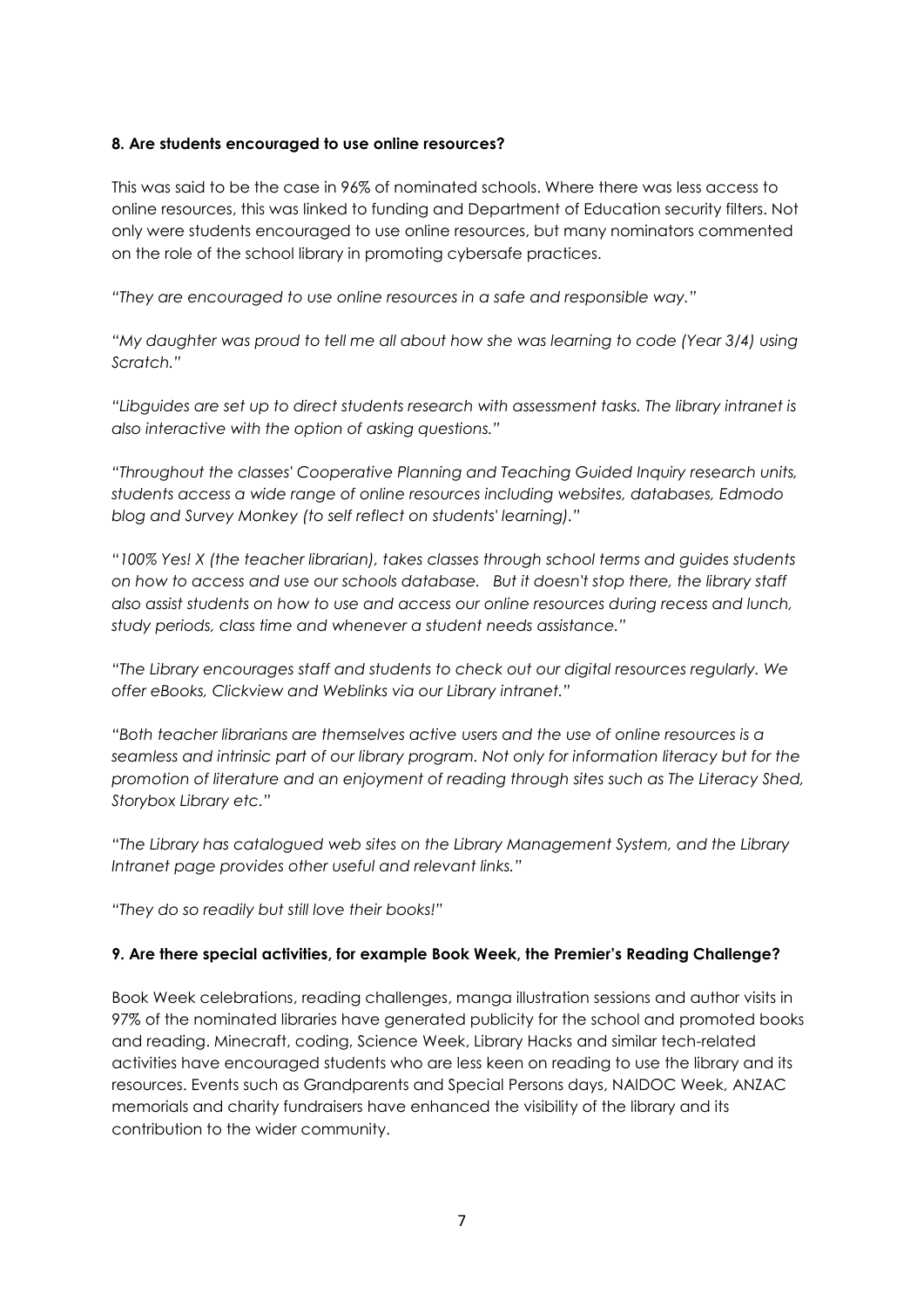*"We have big celebrations for BookWeek and our whole staff act out the book chosen during National Simultaneous Storytime. This is loved by children and staff. We also have author visits."*

*"All students are involved in Book Week, with a variety of activities, quizzes, including the annual Interhouse Literature Quiz and drama performances."*

*"This year the Book Week Parade was featured in the local press. The Great Book Swap, benefiting the Indigenous Literacy Foundation has also been successful in fundraising."*

*"The library also builds on special activities and events around key themes and various elements of the curriculum."*

*"We have a Reading and Writing Festival."*

*"Books and reading competitions, spelling competitions, effective Google search week etc. We have regular weekly activities for students on using the library resources properly."*

*"Our students participate in Book Week, the Premier's Reading Challenge, National Simultaneous Storytime, author and book events, productions and even reading picnics and competitions we run through the library."*

*"The library team offers a great range of activities throughout the year – Book Week just being one – MakerSpace and craft lunchtimes, homework club after school, competitions, displays of student work, etc."*

*"Book Week, Victorian Premiers' Reading Challenge, Student Book Clubs, Robotics Club, Chess Club, Lego Club, After school tuition support."*

*"Also ... World Read Out Loud Day, World Dot Day, Indigenous Literacy, Maker days, Book Face Fridays, Book Speed Dating, Hour of Code, Robotics, Tinkering activities and author visits."*

*"The Premiers' Reading Challenge is celebrated with a pizza lunch for all completing students."*

*"The most wonderful of these is pyjama storytime in the depths of winter."*

*"Also a display area on particular topics according to the school calendar, from ANZAC information and resources to examination support resources to suggested holiday reading."*

*"The Staff encourage activities and displays from all areas within the school. Music Week had musicians in the library at lunchtime playing, maths teachers are encouraged to display work, and so on."*

*"Writer in residence writing workshops with published authors; parent reading evenings; travelling suitcase exhibitions; bookclub for students; Aim Higher series of Information Literacy workshops."*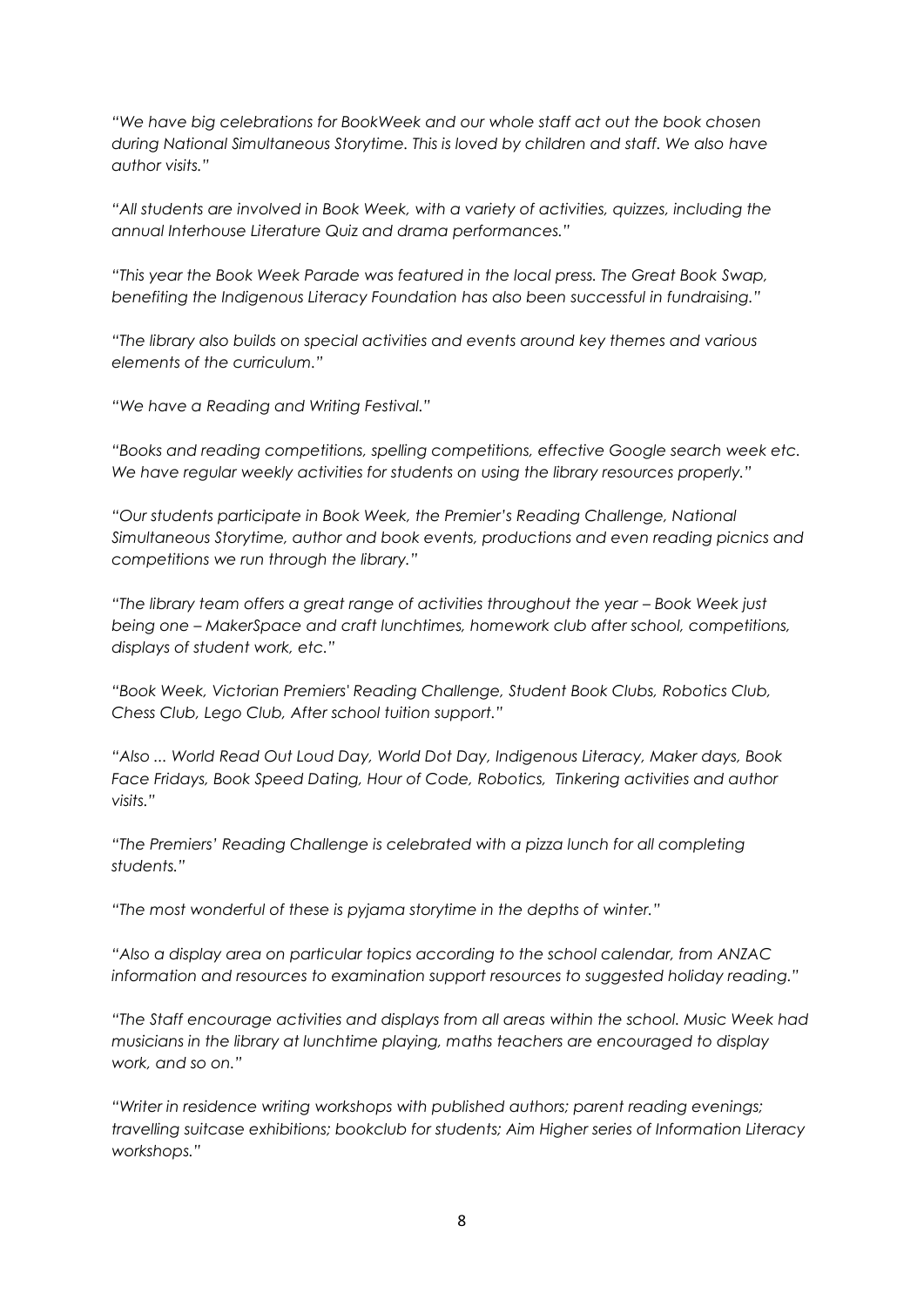#### **10. Do students, parents and teachers think the library is AWESOME?**

Nearly every nominated school library was described as 'awesome' (98%) for a variety of reasons – the physical space; the digital experience; the warm welcome for students, teachers, parents and the wider community; the print collections and electronic resources; the evolution of the library into a 21<sup>st</sup> century learning place; the 'wow' factor of a vibrant, quirky, well-designed, highly active, special space with library and information professionals who support students of all ages.

*"It is a great environment where students of all ages share resources, and parents are often seen sitting with students to share in learning."*

*"Personally, I think the library is awesome because it is one of the areas at our school where study positions are suited to everyone's style."*

*"Yes, we often have parents using our library before school with their children. Teachers highly value the library in supporting them to integrate technology into their lesson."*

*"We are blessed with thousands of quality books as well as many other resources in our library."*

*"When parents are brought through the school for orientation, they are always blown away by our library space."*

*"Students, parents and staff are impressed with the terrific and changeable displays and vitality. It is a learning exchange saturated in information and technology."*

*"Since opening the new Library in 2013 and under new leadership, we have received wonderful feedback from all stakeholders about the value of the library and its impact on student achievement and well-being."*

*"Our school catchcry is 'A school for everyone' and the Library's is 'A Library for everyone' and it is, reflected by the interactions of the different ethnic groups, ages and interests of our users."*

*"The highlight of the school in terms of modern engaging design for 21st century learning."*

*"Usage statistics show we are doing something right!"*

*""From a teacher's perspective, this library provides a quiet sanctuary away from the hustle and bustle of the playground. It has a great selection of resources to support the curriculum and helpful staff to find what is needed."*

*"I have been connected to the school for over 20 years as a bookseller and supplier of curriculum resources, and have watched the library grow from a small space to the wonderful multi-purpose learning facility that it is today."*

*"The library gets most of its good vibes from the two cool librarians. They are both friendly and approachable, and drop their work immediately to help."*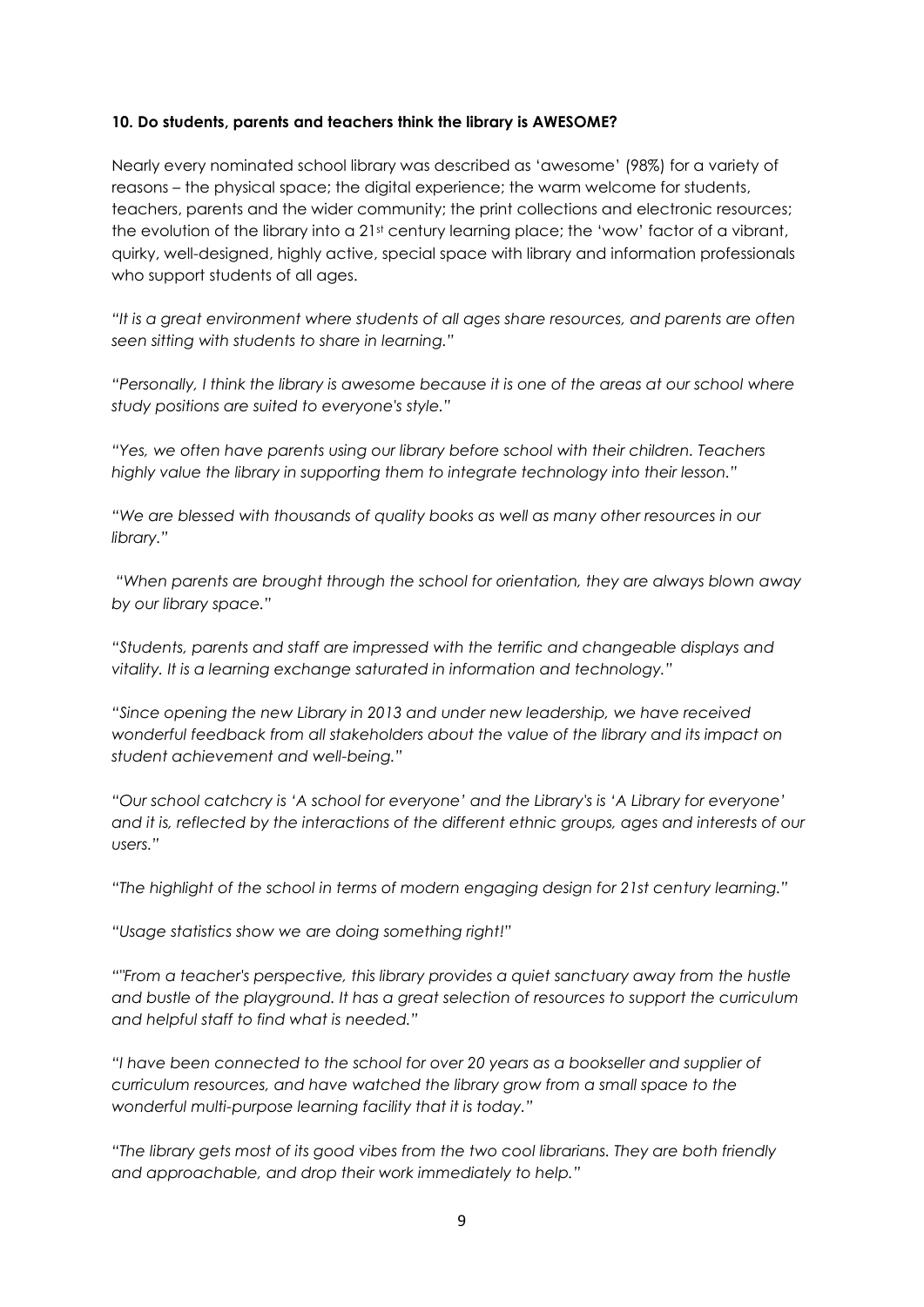*"The library not only inspires students but also teachers. My English students love going to the library and it is easy to inspire them to read because of this excellent facility."*

*"Best staff in the library ever. So helpful. They are extremely professional."*

*"Our library is sometimes confused with being an art gallery. It is hard not to gasp as you walk through the doors, as each person who does is confronted with the most uplifting experience."*

*"My son loves the library for borrowing his favourite books and how easy it is to find interesting books."*

*"It is the heart and brain of our school and we are so blessed and fortunate to have Mary as our Librarian."*

*"It is a bully free zone and makes us all feel comfortable. An ideal learning environment."*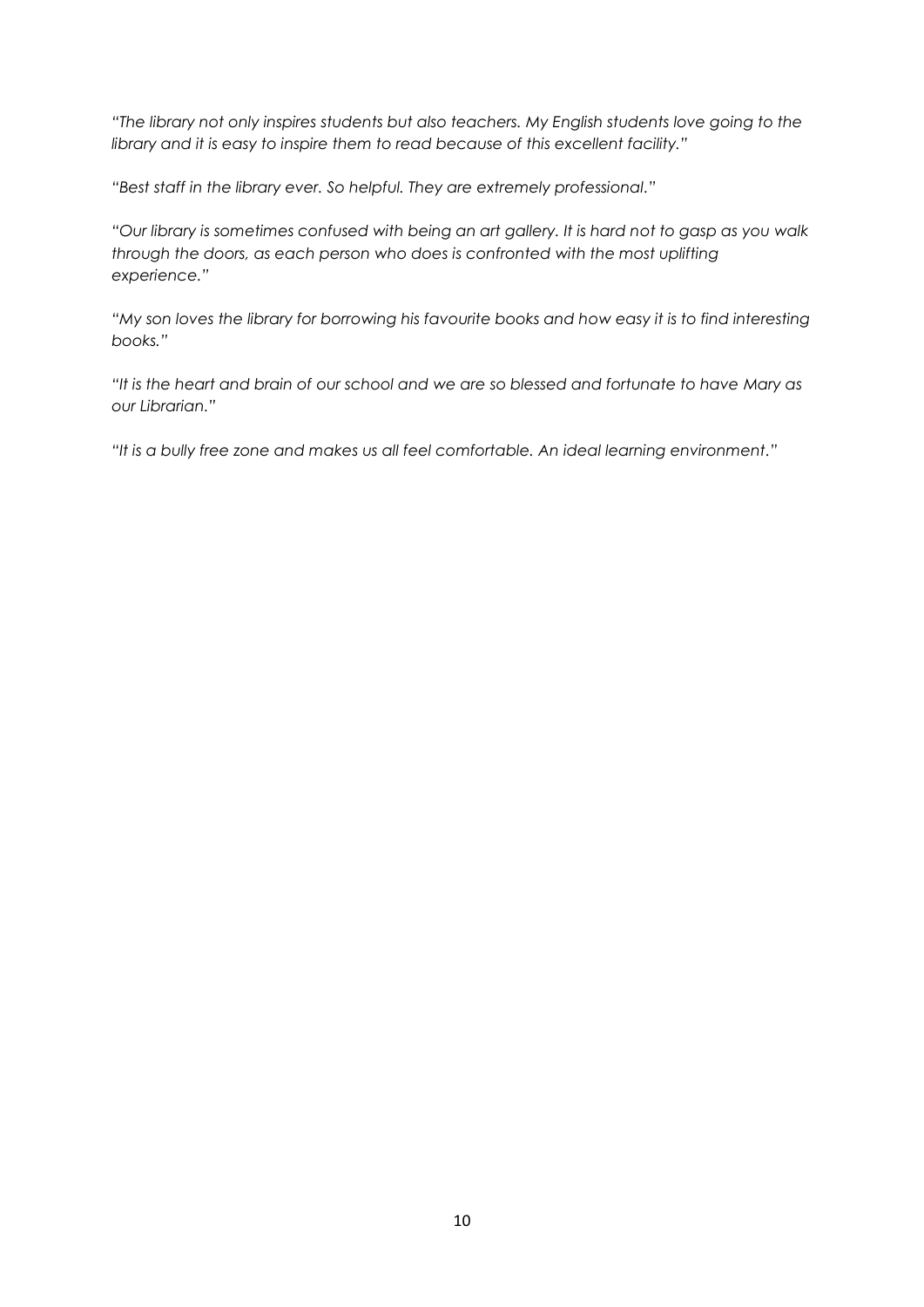# **Summary – All Australia**

In total we received 582 nominations for 213 schools across Australia, with a good mix of government, Catholic and independent; K-12, primary and secondary schools. Most of the nominations came from teachers, students and staff who work in libraries. It was good to note that more than 10% of the nominations came from parents.



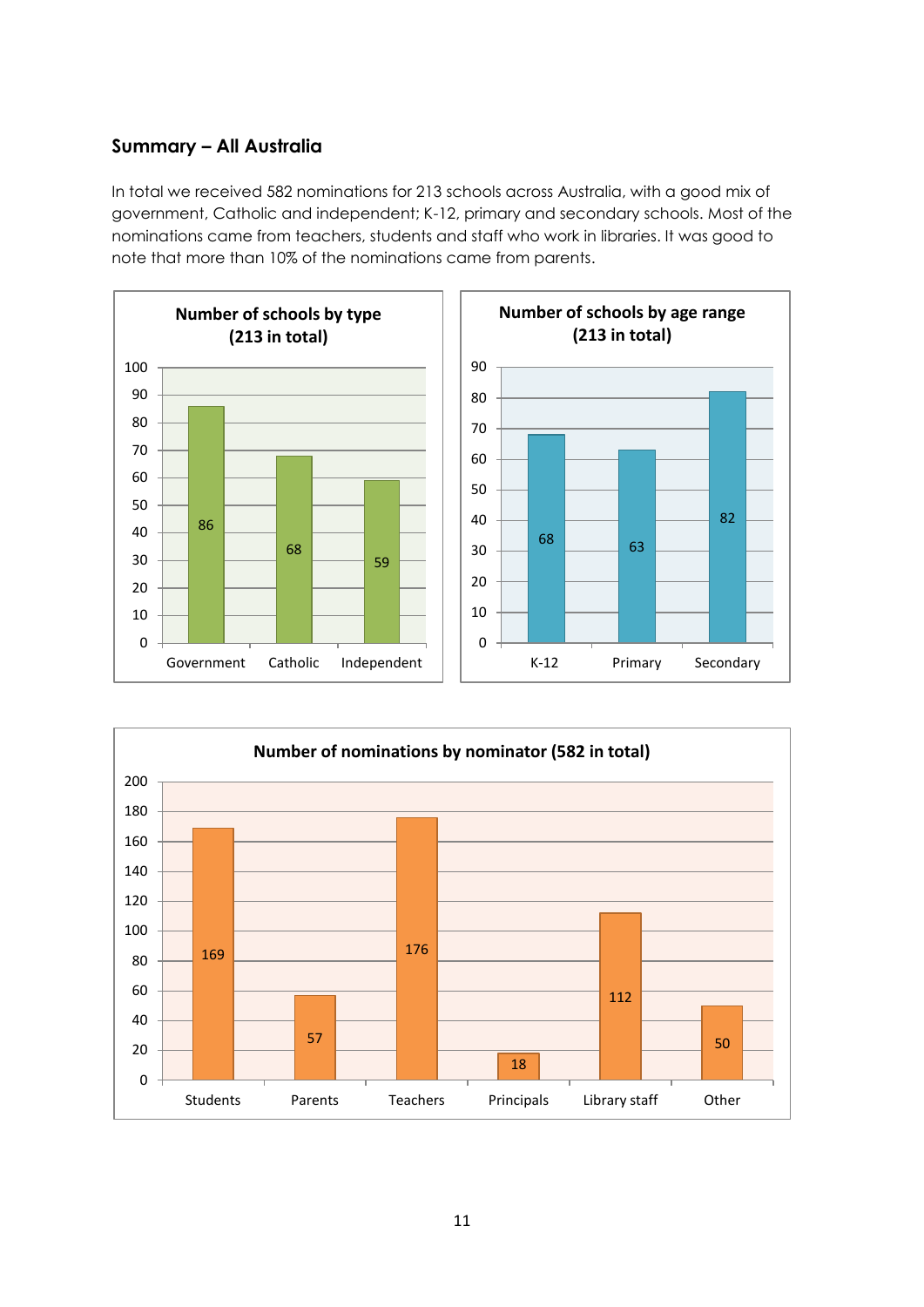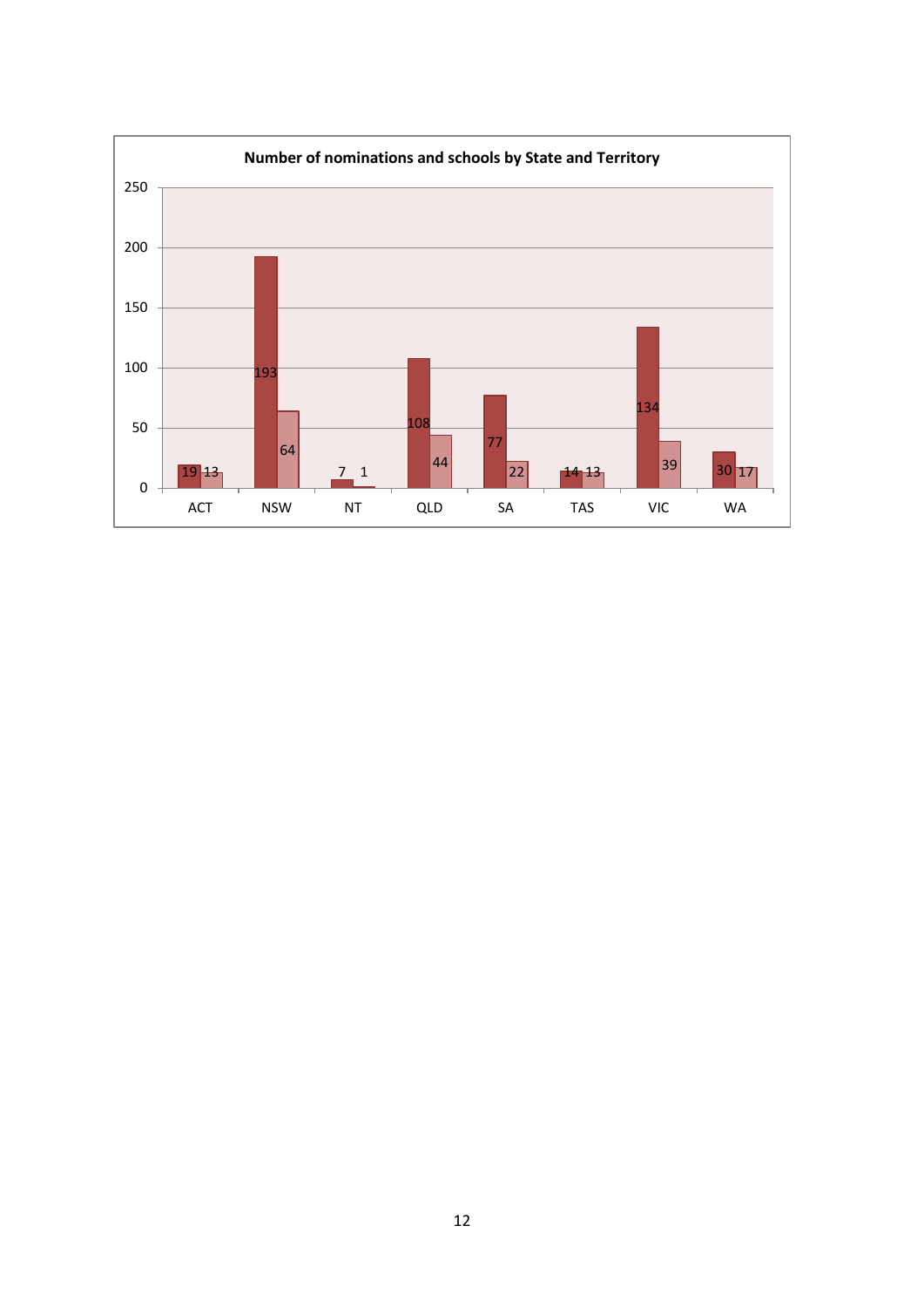# **Summary – ACT**



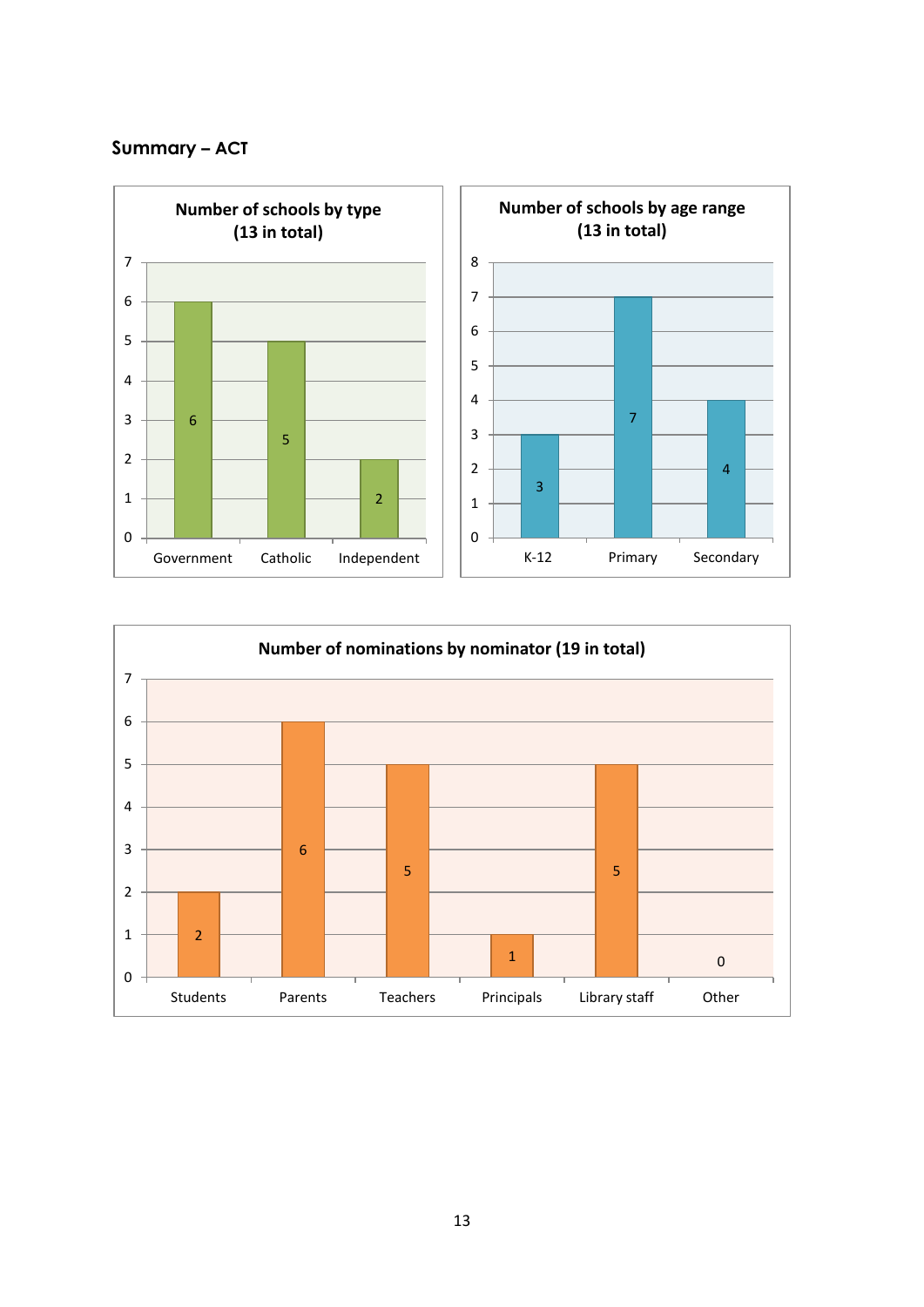

| <b>ACT</b>                      |           |                             |                             |
|---------------------------------|-----------|-----------------------------|-----------------------------|
|                                 |           | <b>Principal or Head of</b> |                             |
| <b>School</b>                   | Location  | <b>School</b>               | Library                     |
| Brindabella Christian College   | Lyneham   | <b>Bruce Handley</b>        | Rachel Richards             |
| Campbell High School            | Campbell  | <b>Heather Paterson</b>     | Keith Mullumby              |
| <b>Curtin Primary School</b>    | Curtin    | Merryn O'Dea                | Jane Steinback              |
| Lake Tuggeranong College        | Greenway  | Julie Murkins               | Holly Godfree, Lori Korodaj |
| Latham Primary School           | Latham    | Liz Bobos                   | <b>Heather Govender</b>     |
| Lyneham Primary School          | Lyneham   | Annamaria Zuffo             | Olivia Neilson              |
| Marist College Canberra         | Pearce    | Richard Sidorko             | Tehani Wessely              |
| Melrose High School             | Pearce    | Simon Vaughan               | Ruth Mahon                  |
| St Anthony's Primary School     | Wanniassa | <b>Greg Walker</b>          | Danille Richardson          |
| St Francis Xavier College       | Florey    | Angus Tulley                | Bernadette Bradley          |
| St Joseph's Primary School      | O'Connor  | Sue Dempsey                 | Catherine Parmenter         |
| St Monica's Primary School      | Evatt     | Carmel Maguire              | Rachael Hind                |
| <b>Trinity Christian School</b> | Wanniassa | Andrew Clayton              | Maree Crofts                |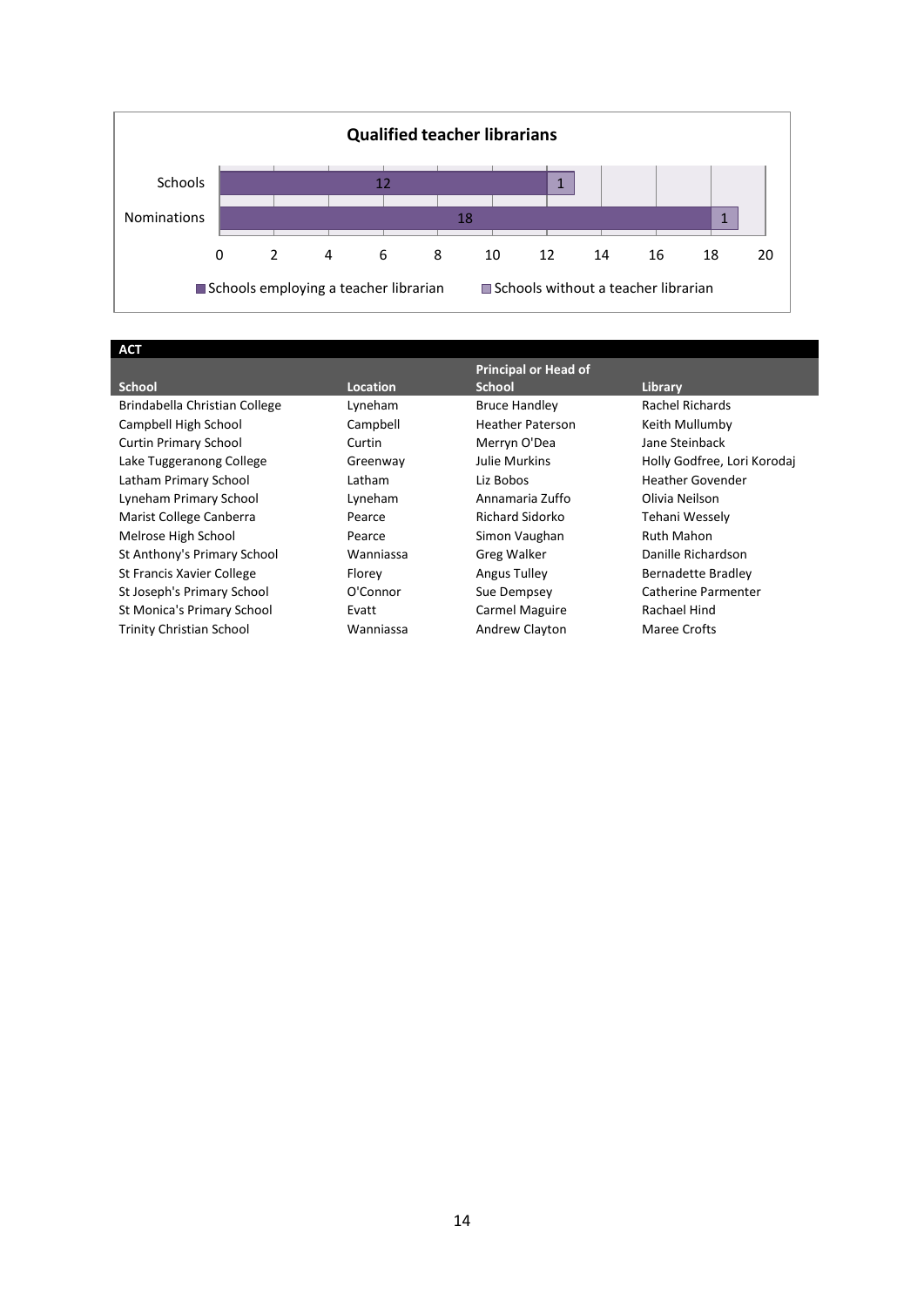# **Summary – NSW**



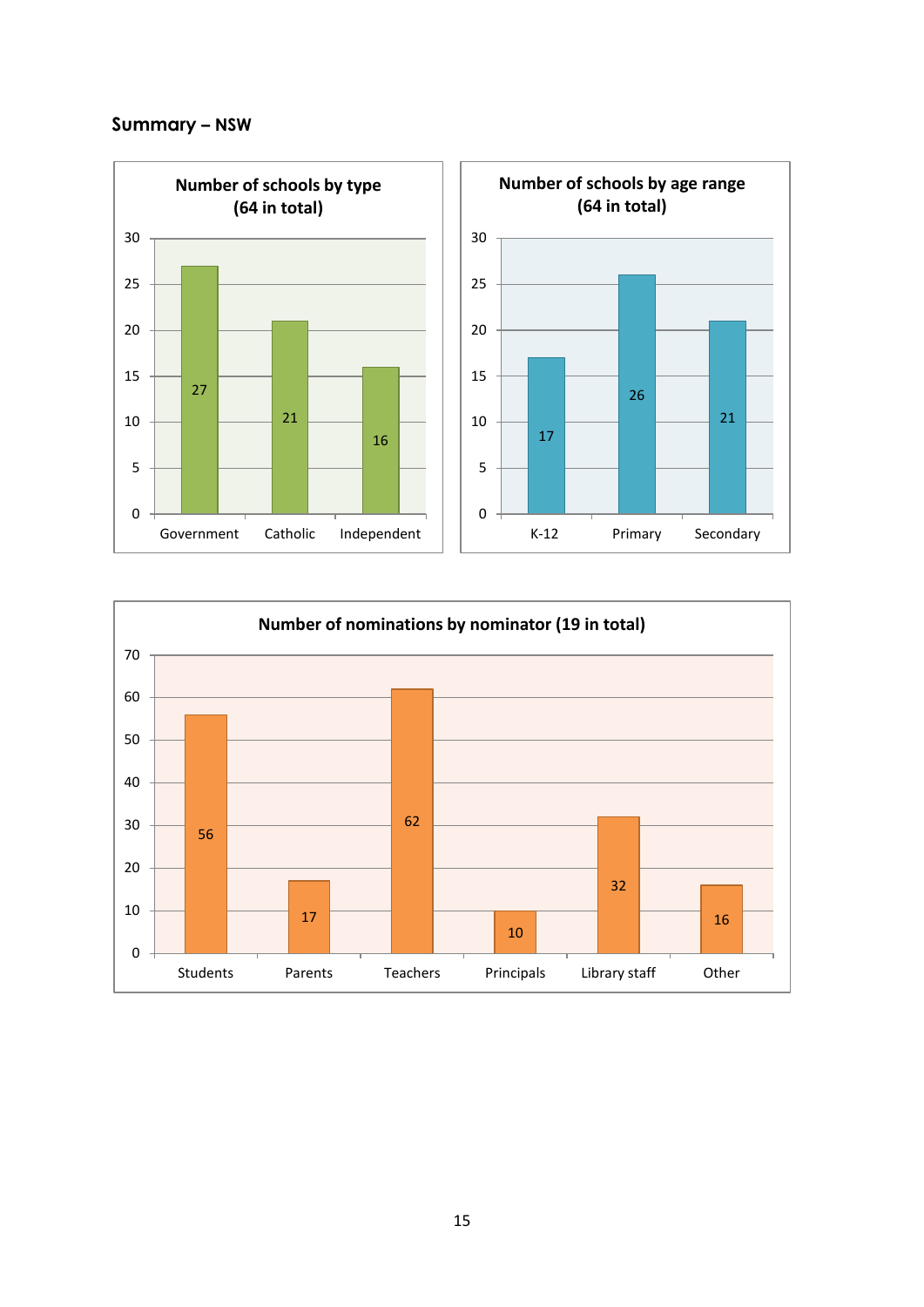

**NSW**

|                                     |                     | <b>Principal or Head of</b> |                          |
|-------------------------------------|---------------------|-----------------------------|--------------------------|
| <b>School</b>                       | <b>Location</b>     | <b>School</b>               | Library                  |
| Abbotsleigh                         | Wahroonga           | Judith Poole                | <b>Bronwyn Foxall</b>    |
| Abermain Public School              | Abermain            | lan Lamph                   | Amanda Craig             |
| All Saints Catholic Senior College  | Casula              | David Fetterplace           | Heather Jesuadian        |
| Auburn North Public School          | Auburn              | <b>Mark Harris</b>          | Catherine Clift          |
| Avondale School                     | Cooranbong          | David Faull                 | Sue Blyde                |
| <b>Belair Public School</b>         | Adamstown           | Karin Hird                  | Nyssa Kelly              |
| Beresfield Public School            | Beresfield          | Jonathan Ridgway            | Karen Meyer              |
| Bomaderry High School               | Bomaderry           | Jill Appleton               | <b>Marion Hing</b>       |
| Bonnyrigg High School               | Bonnyrigg           | Michael Bryce               | Maria Sander Burns       |
| <b>Caddies Creek Public School</b>  | Glenwood            | David Beggs                 | Jenny Scheffers          |
| Callaghan College Jesmond           | Jesmond             | Allen Littlewood            | Flavia Quintiliani-Johns |
| Cape Byron Rudolf Steiner School    | Ewingsdale          | Nerrida Johnson             | Charlotte Jenkin         |
| <b>Central Coast Grammar School</b> | Erina Heights       | <b>Bill Low</b>             | <b>Gill Martin</b>       |
| Cerdon College                      | Merrylands          | Patricia Baker              | Nancy Sylaprany          |
| Cessnock West Public School         | Cessnock            | <b>Ruth McGlashan</b>       | Jae Rolt                 |
| Christian Brothers' High School     | Lewisham            | Paul Conn                   | Tanya Toohey             |
| <b>Clancy Catholic College</b>      | West Hoxton         | Iris Nastasi                | Alison Rooke             |
| <b>Clemton Park Public School</b>   | Earlwood            | Angelica Lapi               | Mary Nikolakopoulos      |
| Colo Vale Public School             | Colo Vale           | Jenny Quist                 | Anne Wood                |
| Eden Marine High School             | Eden                | Ian Moorehead               | Kaylene Taylor           |
| <b>Emmanuel Anglican College</b>    | <b>Ballina</b>      | <b>Robert Tobias</b>        | Victoria Maddock         |
| Holy Spirit College                 | Lakemba             | <b>Raymond Martin</b>       | Caroline Vassarroti      |
| Hunter Valley Grammar School        | Ashtonfield         | Paul Teys                   | Elaine Barker            |
| Lapstone Public School              | Glenbrook           | Dianne Knight               | Elizabeth McKintyre      |
| Loreto Kirribilli                   | Kirribilli          | Anna Dickinson              | <b>Judith Hurst</b>      |
| Loyola Senior High School           | <b>Mount Druitt</b> | Catherine Larkin            | Lynette Hodgson          |
| MacKillop College                   | Port Macquarie      | Mrs Anne O'Brien            | Suzanne Penson           |
| <b>Marian Catholic College</b>      | Kenthurst           | Jayne Campbell              | Jody McDonnell           |
| <b>McCallums Hill Public School</b> | Roselands           | Georgia Constanti           | Cathy Drury              |
| Moss Vale High School               | Moss Vale           | Peter Macbeth               | <b>Katie Cripps</b>      |
| Mount Annan Christian College       | Mount Annan         | Nathan Gray                 | Jill Turner              |
| <b>Newington College</b>            | Stanmore            | David Mulford               | Yvonne Smith             |
| Parkes High School                  | Parkes              | Sandra Carter               | <b>Tracy Dawson</b>      |
| Queanbeyan South Public School      | Queanbeyan          | Adam Zanco                  | Sandy Swift              |
| <b>Shore Preparatory School</b>     | North Sydney        | <b>Nick Saunders</b>        | Margo Pickworth          |
| Smith's Hill High School            | Wollongong          | David Deitz                 | Julie Farguhar           |
| St Andrew's Cathedral School        | Sydney              | John Collier                | Jenny Kemp               |
| St Andrew's Primary School          | Marayong            | <b>Michael Tonnet</b>       | Debbie Ross              |
| St Edward's College                 | Gosford             | Michael Slattery            | Monica Mayer             |
| St Felix Catholic School            | Bankstown           | Lisa Harbrow                | Sylvia Braden            |
| St George's Basin Public School     | <b>Basin View</b>   | Kathy Rembisz               | Anita Morgan             |

St Joseph's Catholic College East Gosford Tony McCudden Karen Powers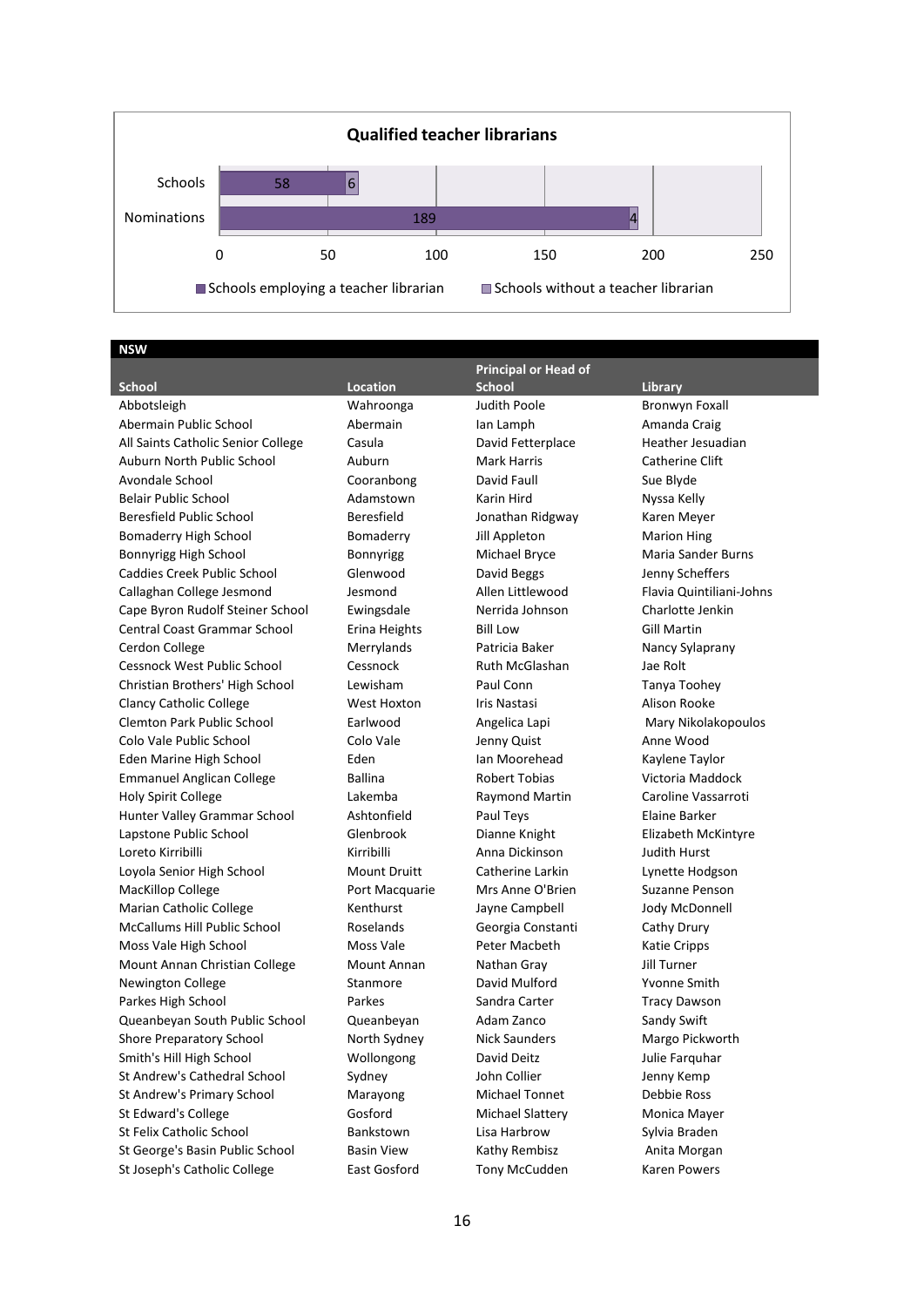St Joseph's Catholic High School Albion Park John Barrington Frances Schneider St Joseph's Regional College Port Macquarie Jim Dempsey Karen Bale St Margaret Mary's Sydney Sydney Kevin Mills Michele Balogh-Caristo St Mary's Primary School **Young** Louise Grant Louise Grant Joanne Murphy St Michael's Catholic Primary School West Ryde Brian Story Josephine Celati St Michael's Catholic Primary School Belfield Judith Gastin Mary Hill St Paul's Catholic College Greystanes David Bourne Sharon Malcolm St Vincent's College **Potts Point** Potts Point Anne Fry Suzana Sukovic Stockton Public School Stockton Tracey Frazer Cate Pearce Sydney Grammar School Sydney John Vallance John Hughes Tangara School for Girls Cherrybrook Katrina George Gail Staples Thirlmere Public School Thirlmere Lisa Whitfield Gaby Gutjahr Thirroul Public School **Thirroul Cary Graham** Sharon McGuinness Trinity Grammar School Summer Hill Milton Cujes Stefanie Gaspari Tyndale Christian School Blacktown Jack Joyce Margaret Aitchison Warners Bay High School **Warners Bay** Sharon Parkes Liza Moss Westdale Public School Tamworth Ben van Aanholt Zoe Morris Wiley Park Public School **Wiley Park Rene Demos** Gillian Maugle William Carey Christian School Prestons Keith McMullen Dawn Smith William Clarke College **Kellyville** David Raphael John Stanton Windang Public School **Windang McCarthy** Alisa Mcdonald (relief) Kylie McCarthy Winmalee Public School Winmalee Sharon Gordon Joanne Wilkinson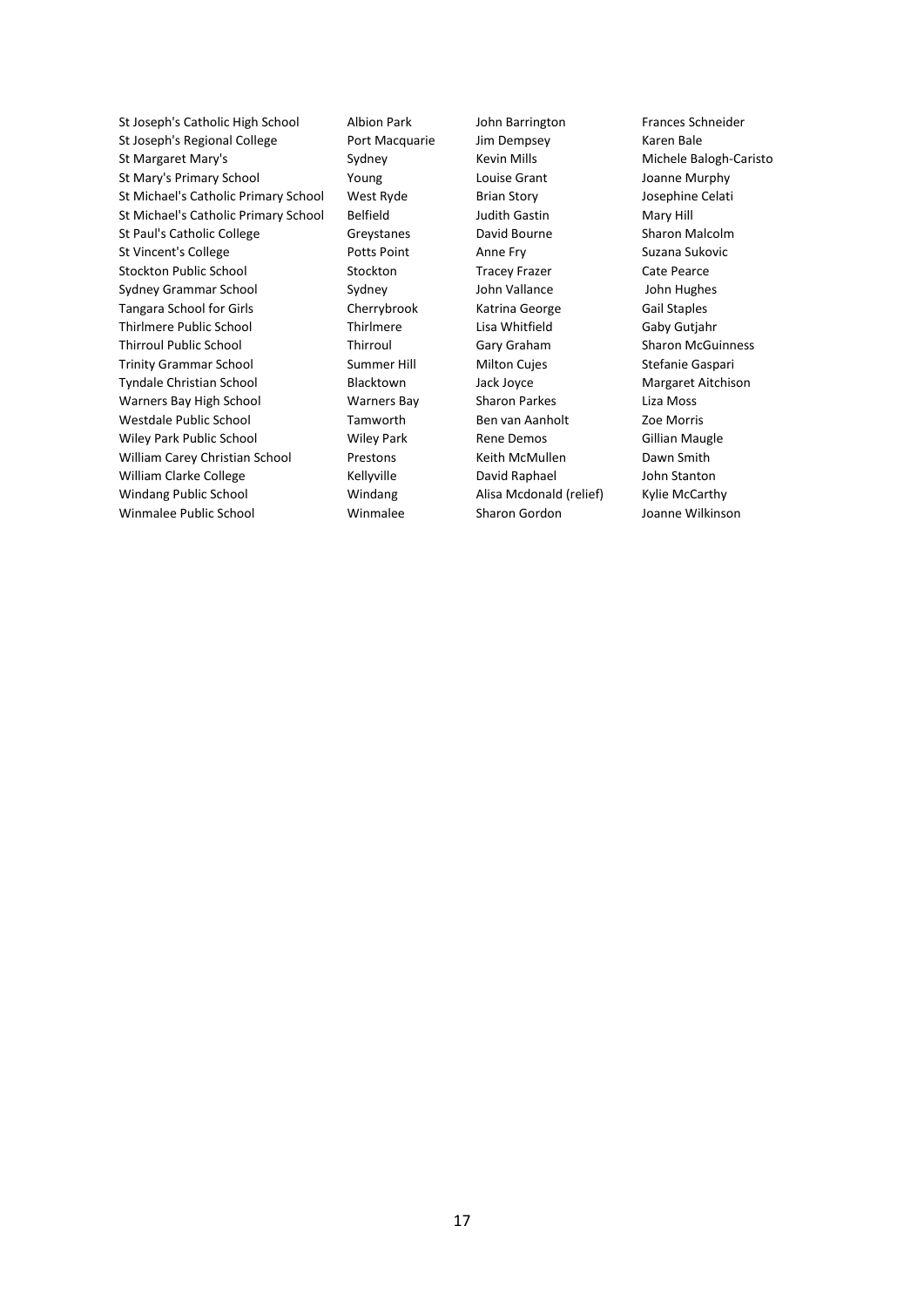# **Summary – NT**



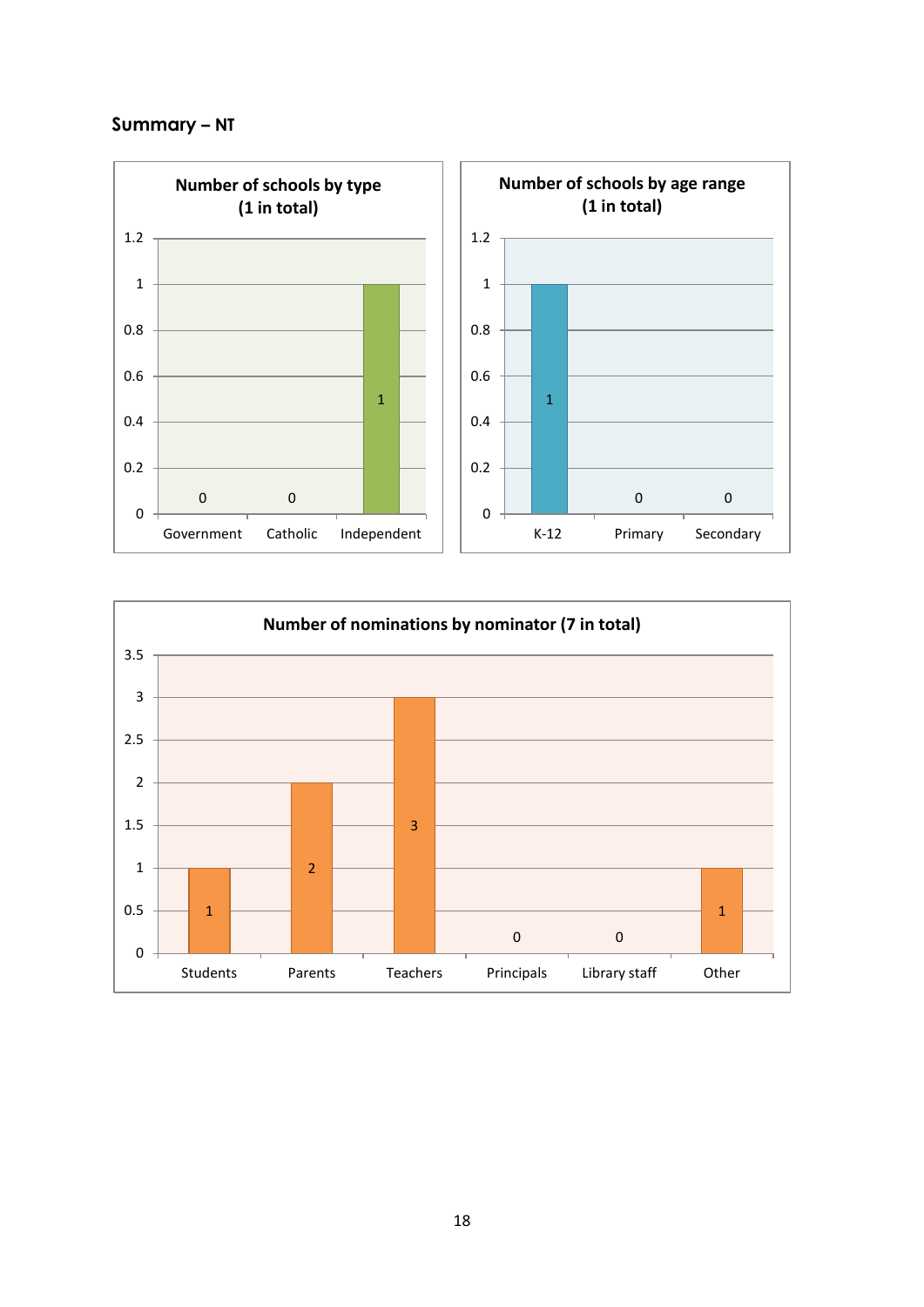

| 'NΤ    |          |                             |         |
|--------|----------|-----------------------------|---------|
|        |          | <b>Principal or Head of</b> |         |
|        |          |                             |         |
| School | Location | <b>School</b>               | Library |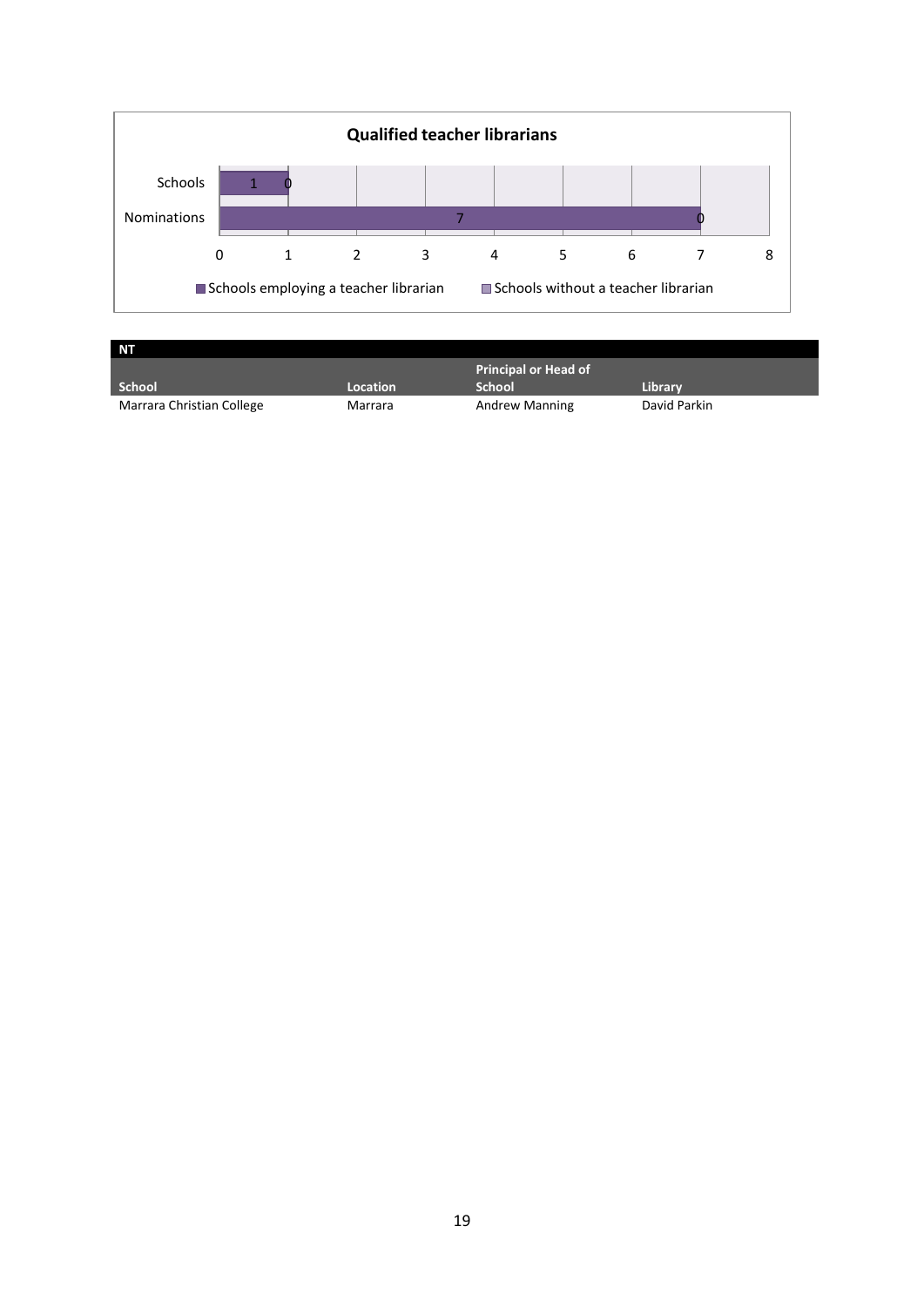# **Summary – QLD**



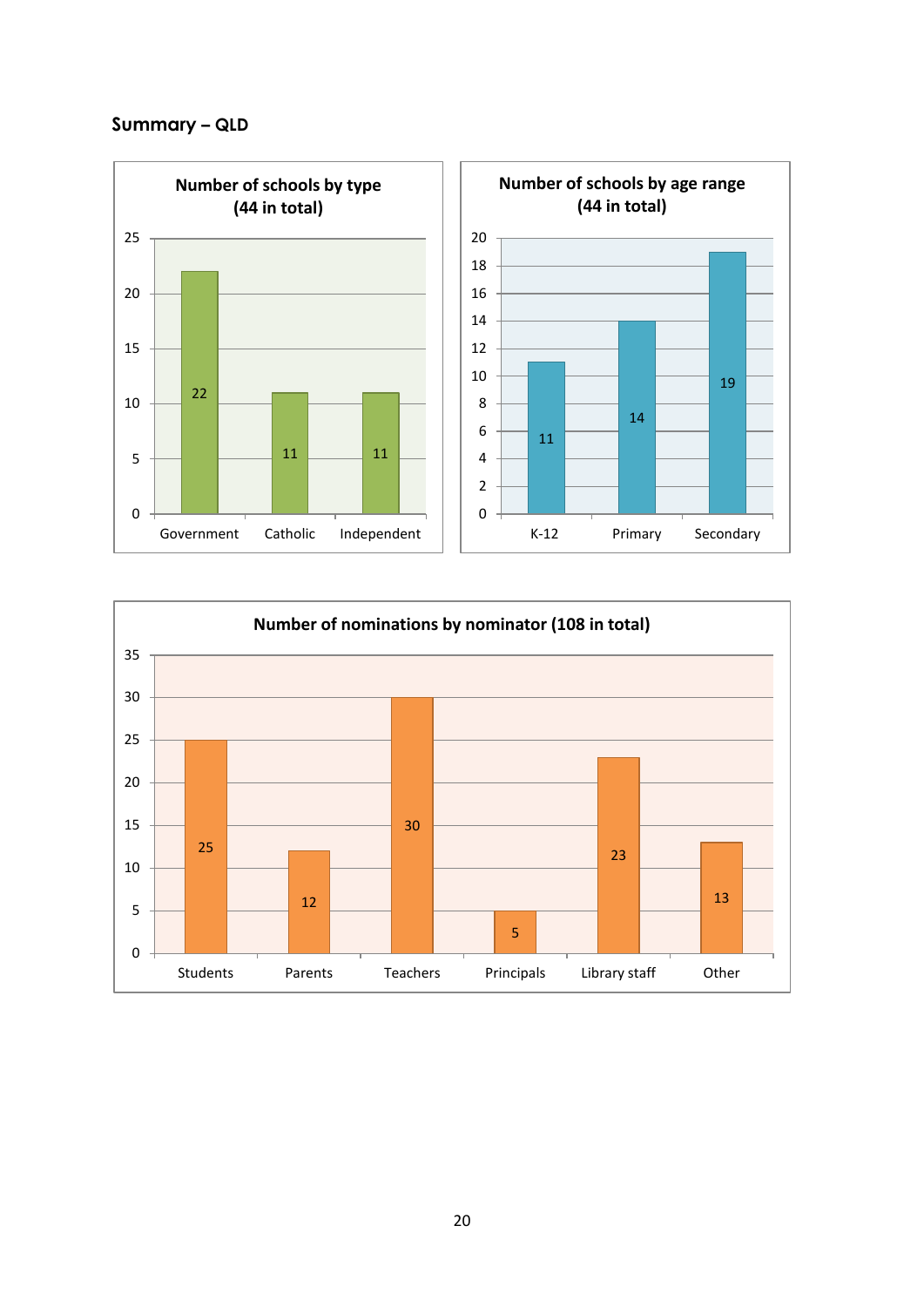

**QLD**

|                                     |                        | <b>Principal or Head of</b> |                         |
|-------------------------------------|------------------------|-----------------------------|-------------------------|
| <b>School</b>                       | <b>Location</b>        | <b>School</b>               | Library                 |
| Allenstown State School             | Rockhampton            | Jenny Archer                | Tanya Gill              |
| Alligator Creek State School        | Mackay                 | Peter Stansfield            | Sandy Amoore            |
| <b>Bribie Island State School</b>   | Bongaree               | Paul Pickering              | Karena Aczel            |
| Browns Plains State High School     | <b>Browns Plains</b>   | Michael O'Connor            | Fiona Campbell          |
| Canungra State School               | Canungra               | Sheree Maksoud              | Katherine Hodges        |
| Chisholm Catholic College           | Logan                  | Martina Millard             | Monique McQueen         |
| <b>Fairholme College</b>            | Toowoomba              | Linda Evans                 | Melanie Hassell         |
| <b>Faith Lutheran College</b>       | Thornlands             | <b>Anthony Mueller</b>      | Cheryl Kung             |
| Gingin State High School            | Gingin                 | <b>Helen Davies</b>         | Glenda George           |
| Glennie School Junior Years         | Toowoomba              | Wendy Ashley-Cooper         | Marie Miegel            |
| Home Hill High School               | Home Hill              | Frank Kingma                | Lisa Todeshino          |
| Indooroopilly State High School     | Indooroopilly          | Lois O'Reilly               | Mirva Harrison          |
| Iona College                        | Lindum                 | Michael Twigg               | Carolyn Shaw            |
| John Paul College                   | Logan                  | Peter Foster                | Marilyn Fry             |
| Kingaroy State High School          | Kingaroy               | Ashley Roediger             | <b>Judy Conomos</b>     |
| Kirwan State High School            | Townsville             | Meredith Wenta              | Elena Hawkins           |
| Lourdes Hill College                | Hawthorne              | Robyn Anderson              | Noeleen Fleming         |
| Mango Hill State School             | Mango Hill             | <b>Tracy Egan</b>           | Suzette Holm            |
| Marsden State High School           | <b>Waterford West</b>  | Andrew Peach                | Jenna Cullen            |
| Mary MacKillop College              | <b>Brisbane</b>        | <b>Christine Clarke</b>     | Melinda Strickland      |
| Marymount Primary School            | <b>Burleigh Waters</b> | Greg Casey                  | John Jensen             |
| Moreton Bay College                 | Manly West             | James Sloman                | Dajo Finlayson          |
| Mount Alvernia College              | Kedron                 | <b>Kerrie Tuite</b>         | <b>Helen Stower</b>     |
| North Rockhampton State High        | North                  |                             |                         |
| School                              | Rockhampton            | Janet Young                 | Barbara May             |
| Our Lady of the Rosary Primary      |                        |                             |                         |
| School                              | Caloundra              | Andrew Oberthur             | Keiran Chandler-Pennisi |
| Our Lady's College                  | Annerley               | Paula Goodwin               | Maureen Twomey          |
| Queensland Academy for Health       |                        |                             |                         |
| <b>Sciences</b>                     | Southport              | Jane Sleeman                | Helen Reynolds          |
| Ravenshoe State School-Primary      |                        |                             |                         |
| Campus                              | Ravenshoe              | Henry Condon                | Alita Stewart           |
| Southport School Preparatory School | Southport              | Jeff Symms                  | Deb Schinckel           |
| St Andrew's Catholic College        | Redlynch               | Lee MacMaster               | Verdi Reid              |
| St Andrews Lutheran College         | Mudgeeraba             | Timothy Kotzur              | Julia Boulton           |
| St Anthony's School                 | Kedron                 | Vyvyen Menegon              | Judy Blyth              |
| St Eugene College                   | <b>Burpengary</b>      | Jim Midgeley                | Janice Chilcott         |
| St Joseph's College Gregory Terrace | Spring Hill            | <b>Michael Carroll</b>      | Melinda Egan            |
| St Patrick's College                | Mackay                 | Janelle Agius               | Ms Jan Barnett          |
| St Peters Lutheran College          | Indooroopilly          | <b>Adrian Wiles</b>         | Jan Lewis               |
| Swayneville State School            | Sarina                 | Roslyn Waldron              | Jacki Lamont            |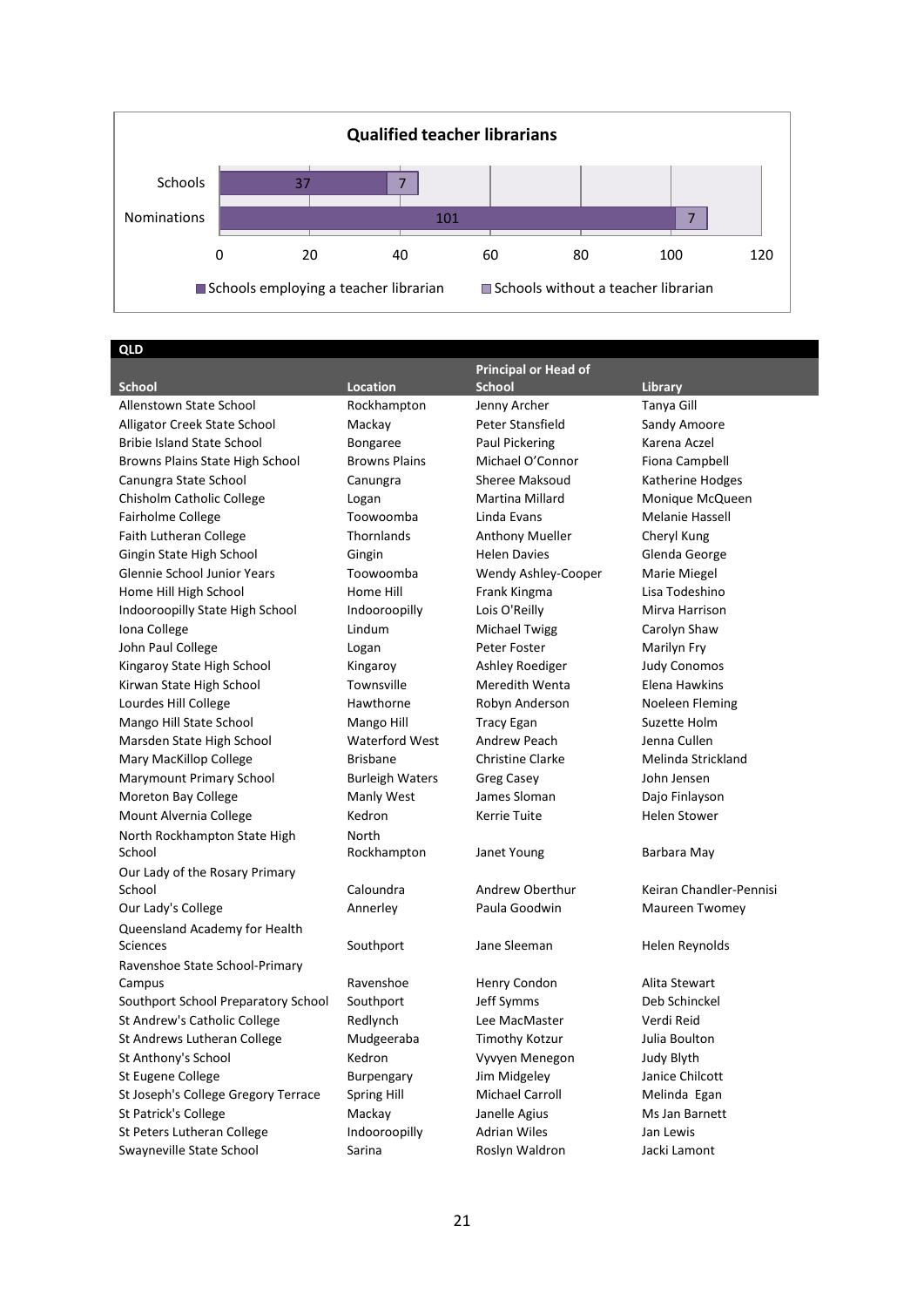Trinity Anglican School **Early** Earlyille Tullawong State High School **Caboolture** Debra Murphy **Lesley Grove** Warwick West State School **Warwick Marwick** Jason Calcott **Sue Higgins** Weir State School **Townsville** Jennifer Vanderjagt Doug Croker Wellington Point State High School Wellington Point Sue Dalton Penny Westcott West End State School **Brisbane** Brisbane Judy Thompson Tania Venuto Yangan State School **International Communist Communist Communist Communist Communist Communist Communist Communist Communist Communist Communist Communist Communist Communist Communist Communist Communist Communist Communi** 

Margaret Kennedy<br>(acting)

Clare Minchin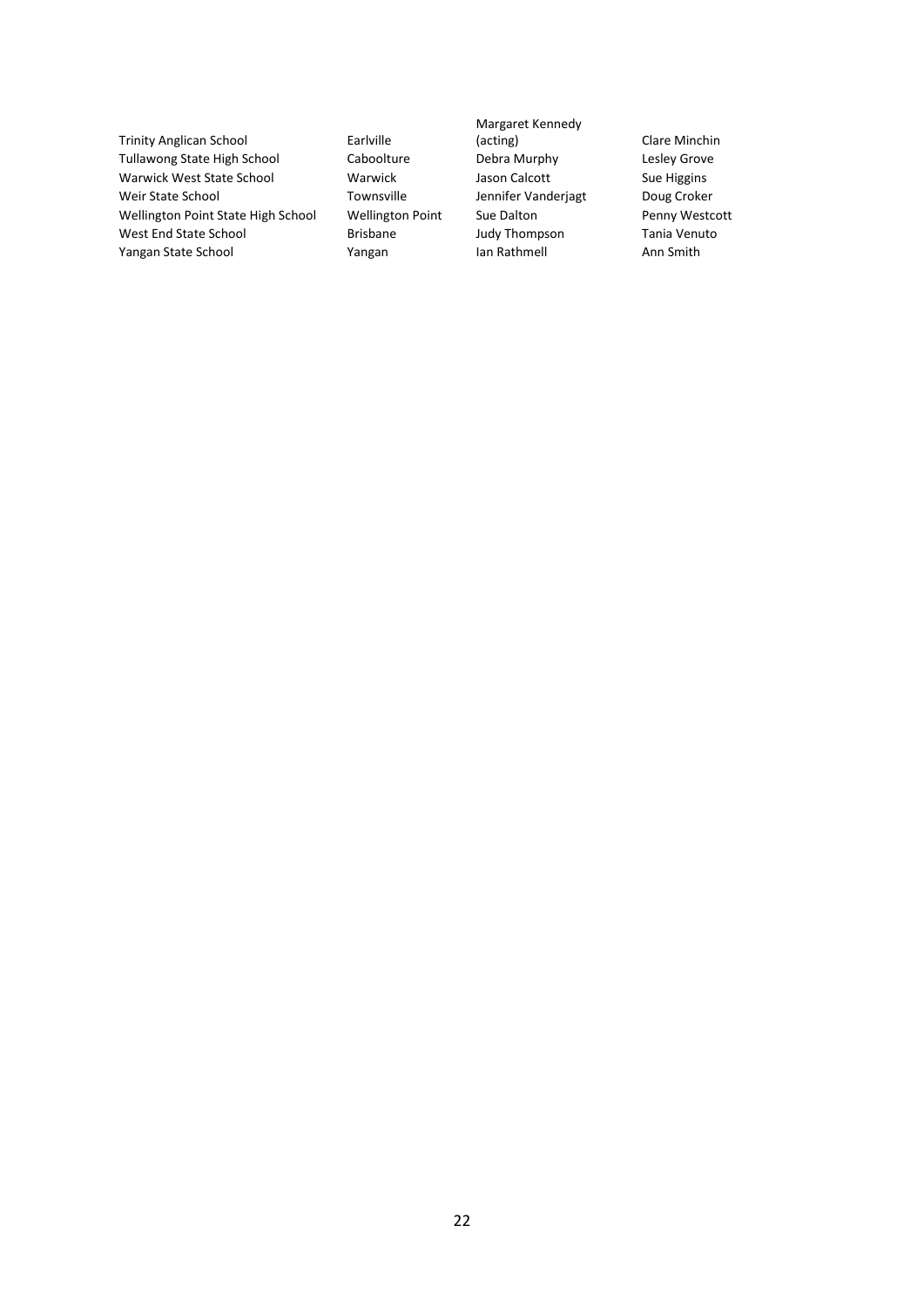# **Summary – SA**



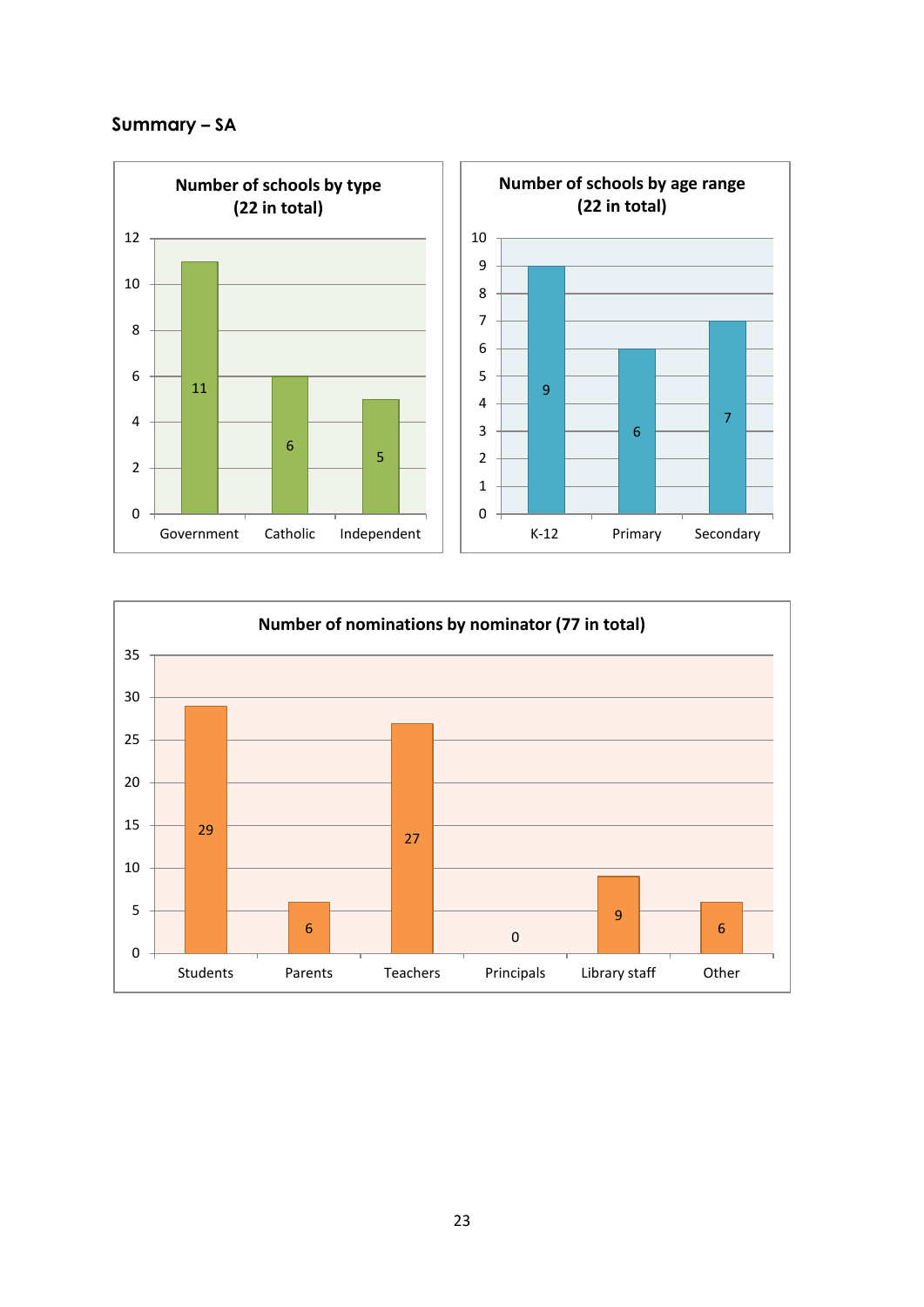

**SA**

|                                       |                      | <b>Principal or Head of</b> |                        |
|---------------------------------------|----------------------|-----------------------------|------------------------|
| <b>School</b>                         | <b>Location</b>      | <b>School</b>               | Library                |
|                                       |                      | Nigel Bennett, Shaun        |                        |
| Aberfoyle Park Campus                 | Aberfoyle            | Coghlan, Greg Haynes        | Jo Schenkel            |
| Ardtornish Primary                    | St Agnes             | Mark Hansen                 | Jane Moore             |
| <b>Cornerstone College</b>            | Mount Barker         | Craig Fielke                | Barbara O'Connor       |
| Hawker Area School                    | Hawker               | <b>Beth Walsh</b>           | Sacha Uern             |
| Kidman Park Primary School            | Kidman Park          | John Clarke                 | Lois Burrow            |
| Lake Windemere B-7 School             | Salisbury North      | Carmine Cafasso             | Hajnalka Molloy        |
| Marden Senior College                 | Marden               | Mr Stephen Inglis           | Sue Johnston           |
| Modbury High School                   | Modbury              | Martin Rumsby               | Linda Guthrie          |
| Open Access College                   | Marden               | Julie Taylor                | Sue Johnston           |
| St Ignatius' College                  | Norwood              | Shaun Fitzpatrick           | Jane Moran             |
| <b>St Aloysius College</b>            | Adelaide             | Paddy McEvoy                | Carol Grantham         |
|                                       |                      | Cheryl Bauer, Frank Ali     | Shayne King, Jane Knox |
| St Johns Grammar School               | Belair               | (Junior)                    | (Junior)               |
| St Marys College                      | Adelaide             | Eileen Young                | Eileen McCabe          |
| St Peter's Woodlands Grammar          |                      |                             |                        |
| School                                | Glenelg              | <b>Christopher Prance</b>   | Annette Mesecke        |
| <b>St Monica's Parish School</b>      | Walkerville          | <b>Greg Parker</b>          | Debbie Lauder          |
| <b>Tenison Woods College</b>          | <b>Mount Gambier</b> | David Mezinec               | Alexandra Nicholson    |
| <b>Thebarton Senior College</b>       | Torrensville         | Eva Kannis-Torry            | <b>Wendy Rutten</b>    |
| <b>Thomas More College</b>            | Salisbury            | <b>Andrew Balkwill</b>      | Frances Kranendonk     |
| Unley High School                     | Netherby             | <b>Brenda Harris</b>        | Jenny Brisbane         |
| Victor Harbor High School             | <b>Victor Harbor</b> | Amanda O'Shea               | Mandy Kerby            |
| <b>Westminster Preparatory School</b> | Adelaide             | <b>Grant Bock</b>           | Julia Baldwin          |
| <b>Woodcroft College</b>              | Morphett Vale        | <b>Mark Porter</b>          | Tina Jameson           |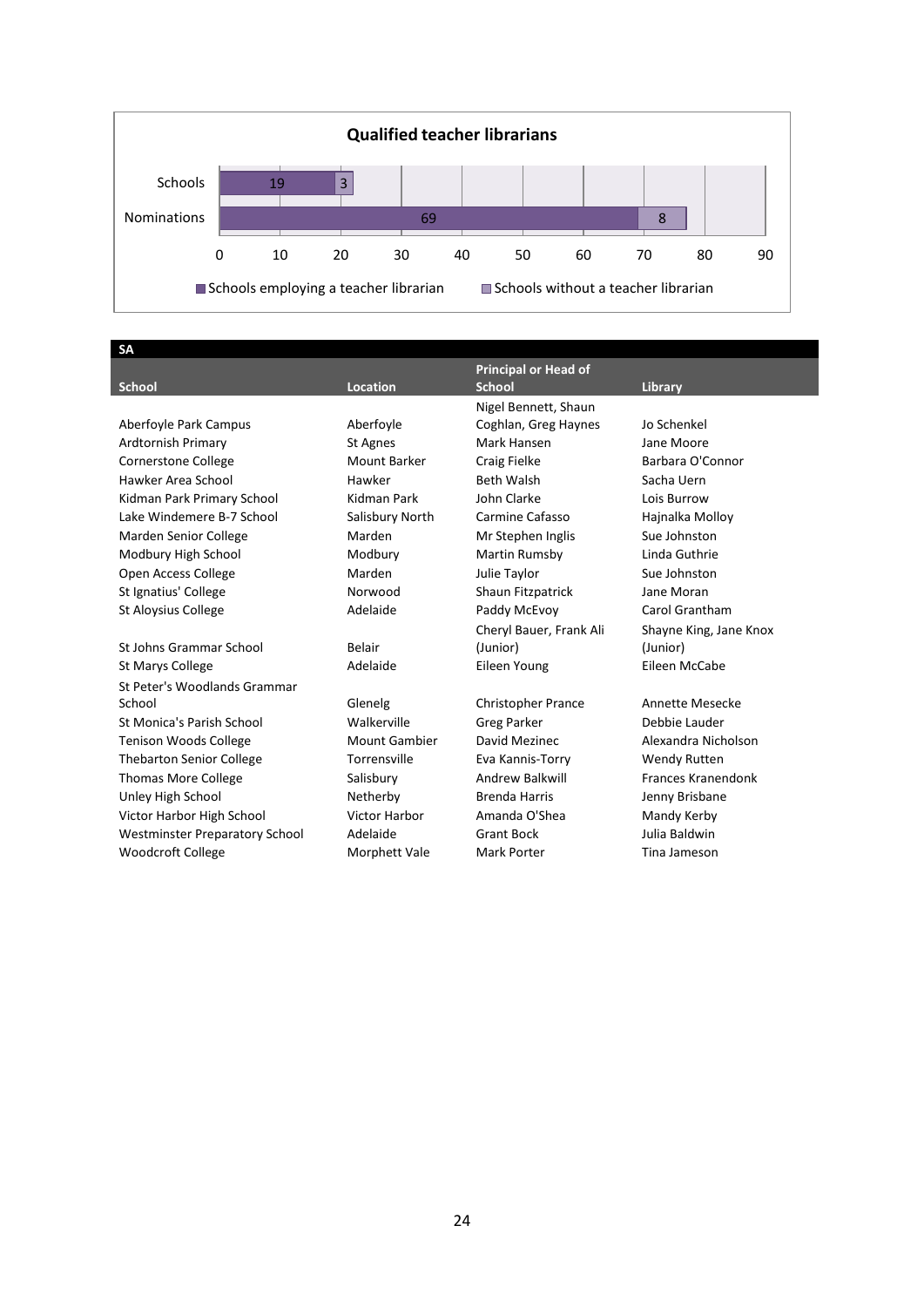# **Summary – TAS**



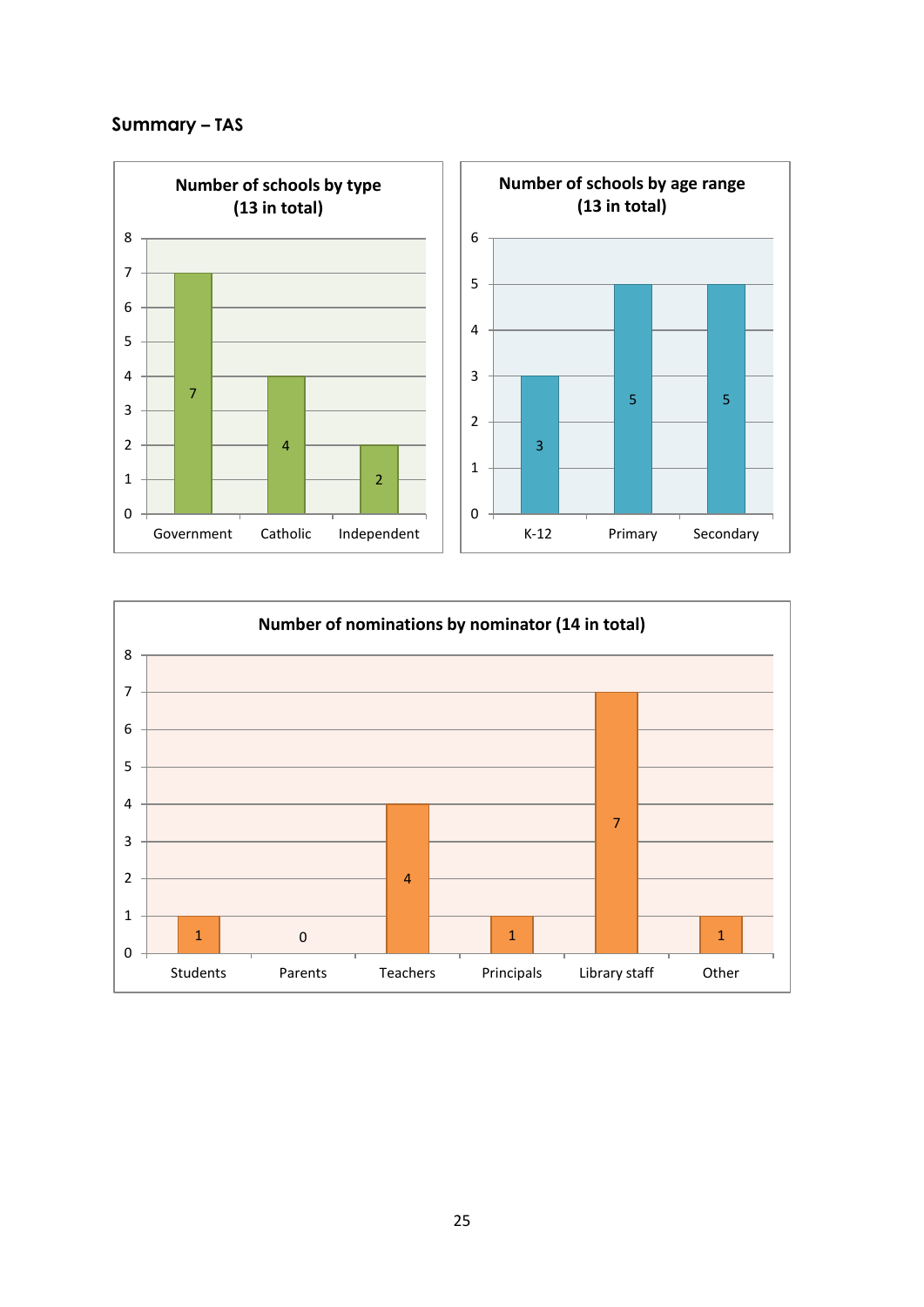

| TAS                               |                 |                             |                             |
|-----------------------------------|-----------------|-----------------------------|-----------------------------|
|                                   |                 | <b>Principal or Head of</b> |                             |
| <b>School</b>                     | <b>Location</b> | <b>School</b>               | Library                     |
| Aboriginal Education Service and  |                 |                             |                             |
| English as an Additional Language |                 |                             |                             |
| Program                           | <b>Hobart</b>   | Sally Duay, Richard Angus   | Mary Blake                  |
| Albuera Street Prmary school      | <b>Hobart</b>   | Kerry McMinn                | Veronica Brunton            |
| Deloraine Primary School          | Deloraine       | Jeanagh Viney               | Karen Groenewold            |
| Devonport Christian School        | Don             | Melanie Woods               | Karen Groenewold            |
| Don College                       | Devonport       | John Thompson               | Felicity Sly                |
| <b>Guilford Young College</b>     | Glenorchy       | <b>Bobby Court</b>          | Linda Abblitt               |
| Ogilvie High School               | <b>Hobart</b>   | Julie Bird                  | Isobel Williams             |
| Riverside Primary School          | Riverside       | Jane Bovill                 | Roslyn Lippis               |
|                                   |                 |                             |                             |
| Rosny College                     | Rosny Park      | Deb Day                     | Sally Ludford/Bronwen Sealy |
| Sacred Heart College              | New Town        | Craig Deayton               | Dawn Price                  |
| St Brigid's Catholic School       | New Norfolk     | Joy Matar                   | <b>Trudi Fielding</b>       |
| St Patrick's College              | Prospect Vale   | Simon Cobiac                | Robyn McKenzie              |
| The Hutchins School               | Sandy Bay       | Warwick Dean                | Jill Abell                  |
|                                   |                 |                             |                             |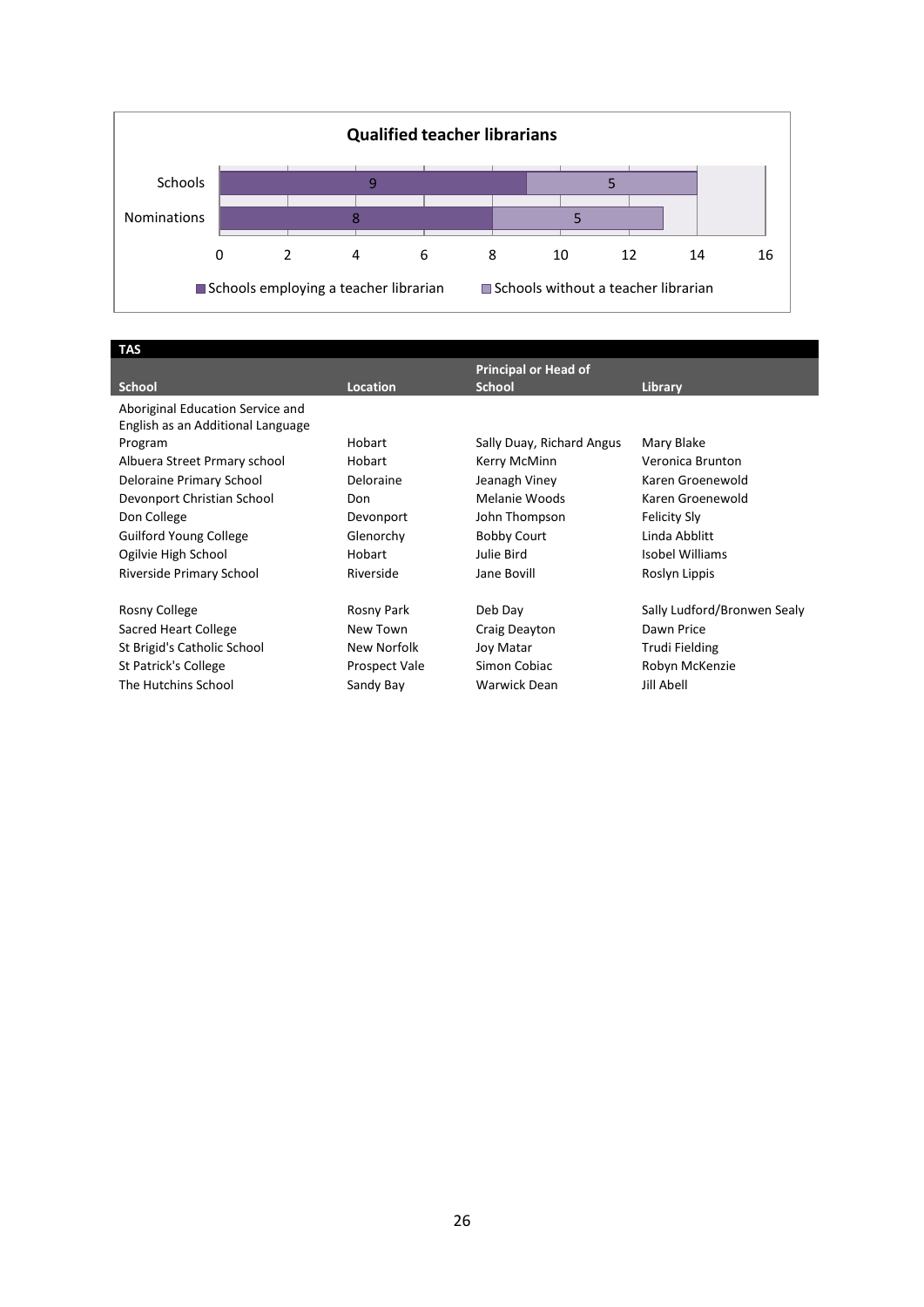# **Summary – VIC**



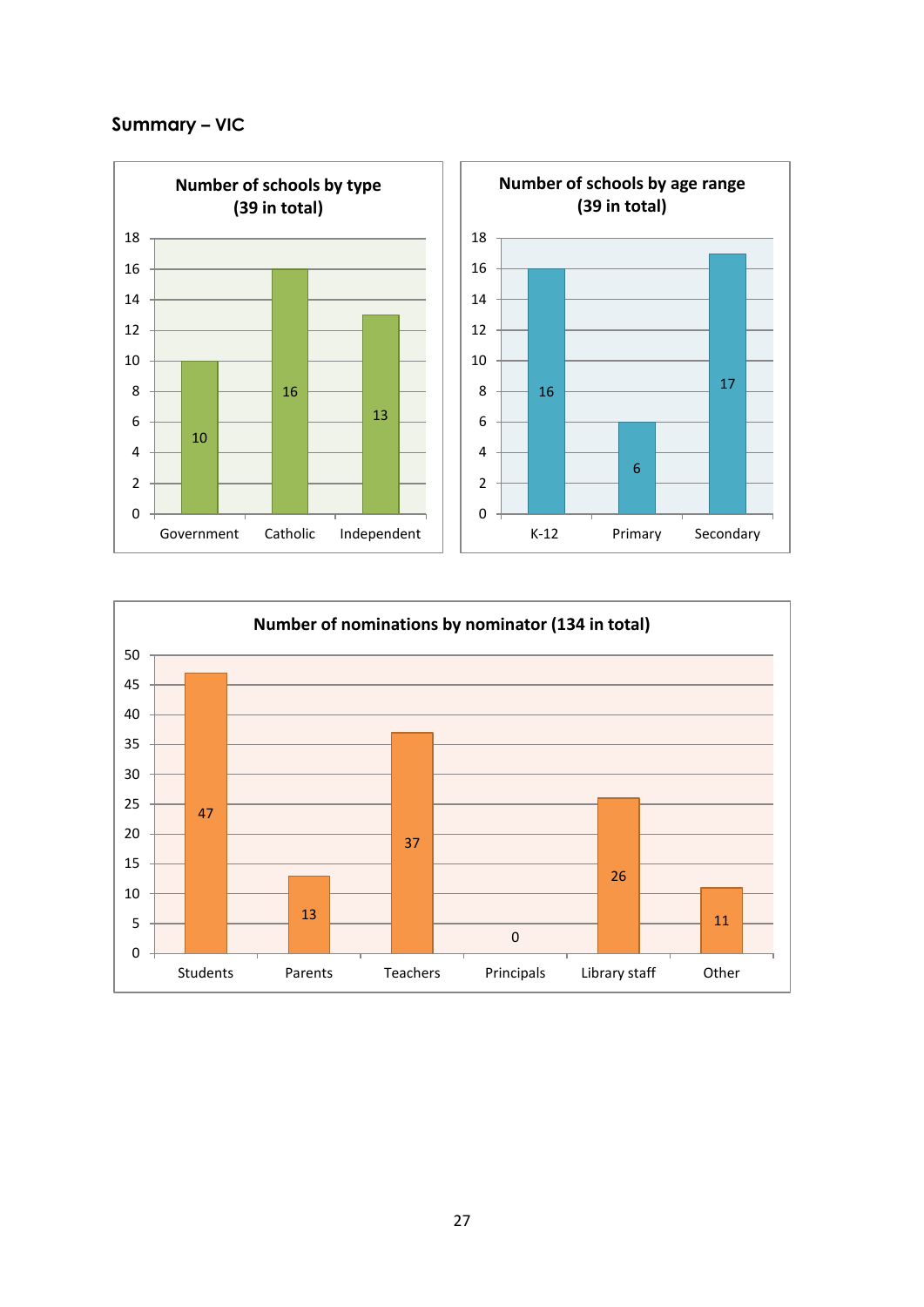

**VIC** 

|                                    |                        | <b>Principal or Head of</b> |                          |
|------------------------------------|------------------------|-----------------------------|--------------------------|
| <b>School</b>                      | <b>Location</b>        | <b>School</b>               | <b>Library</b>           |
| Auburn High School                 | Auburn                 | Maria Karvouni              | Bronwen Ch'ng            |
| <b>Buninyong Primary School</b>    | <b>Buninyong</b>       | Bernie Conlan               | Kathleen Cassell         |
| Camberwell Girls' Grammar School   | Canterbury             | Debbie Dunwoody             | Anne Devenish            |
| Christian College Geelong          | Highton                | Glen McKeeman               | Christine Lean           |
| Craigieburn South Primary School   | Craigieburn            | Stella Garreffa             | <b>Elizabeth Andrews</b> |
| <b>Emmanuel College</b>            | Warrnambool            | Peter Morgan                | <b>Margaret Sinnott</b>  |
| Fitzroy High School                | North Fitzroy          | <b>Pauline Rice</b>         | Annie Durbridge          |
| Genazzano FCJ College              | Kew                    | Patricia Cowling            | Susan La Marca           |
| <b>Gilson College</b>              | <b>Taylors Hill</b>    | Mark Vodell                 | Zdenka Kukolja           |
| <b>Gippsland Grammar School</b>    | Sale                   | David Baker                 | Marianne Lee             |
| Gleneagles Secondary College       | <b>Endeavour Hills</b> | Sue Peddlesden              | Lynne Moller             |
| Haileybury College Castlefield     | <b>Brighton</b>        | Scott Doran                 | Susan Osborne            |
| <b>Hillcrest Christian College</b> | Clyde North            | Greg Weaver                 | Michelle Nye             |
| Ivanhoe Grammar School             | Ivanhoe                | Gerard Foley                | Wendy Logan              |
| John Paul College                  | Frankston              | Jane Tibb                   | Cairistiona Tait         |
| Killester College                  | Springvale             | Leanne Di Stefano           | Faye Jamieson            |
| Kilvington Grammar School          | Ormond                 | John Charlton               | Jane Viner               |
| Korowa Anglican Girls' School      | Glen Iris              | Christine Jenkins           | Linda Kolevas            |
| Marian College                     | Sunshine West          | Rita Grima, Ray Psani       | <b>Sharon Hayes</b>      |
| Mater Christi College              | <b>Belgrave</b>        | Mary Fitz-Gerald            | Jennifer Cain            |
| Mazenod College                    | Mulgrave               | <b>Christian Fini</b>       | Camilla Elliott          |
| Melbourne Girls Grammar            | South Yarra            | <b>Catherine Misson</b>     | Gabrielle Wong           |
| Mentone Girls' Grammar School      | Mentone                | Fran Reddan                 | David Feighan            |
| Mercy College                      | Coburg                 | Michelle Cotter             | Anne Girolami            |
| Mount Waverley Primary School      | Mount Waverley         | <b>Greg Paine</b>           | Jacqueline Griffeth      |
| <b>Resurrection House</b>          | Essendon               | Hermina Widlarz             | Deann Keane              |
| Sacre Coeur                        | Glen Iris              | Maureen Ryan                | <b>Sharon Roth</b>       |
| Shepparton High School             | Shepparton             | <b>Phil Squire</b>          | Zarina Fleming           |
| Siena College                      | Camberwell             | Gaynor Robson-Garth         | Vicki Hudson             |
| St Francis Xavier College          | <b>Berwick</b>         | <b>Vincent Feeney</b>       | Anne Fuller              |
| St Helena Secondary College        | Eltham North           | <b>Karen Terry</b>          | Sophie Blake             |
| St Kevin's College                 | Toorak                 | Stephen Russell             | Julie Pagliaro           |
| St Leonard's College Junior School | <b>Brighton East</b>   | Pat Kenny                   | Amanda White             |
| St Martin of Tours                 | Rosanna                | Patricia Stewart            | Kim Yeoman               |
| <b>St Patricks College</b>         | <b>Ballarat</b>        | John Crowley                | Julia Petrov             |
| <b>Sunbury Downs College</b>       | Sunbury                | Maria Oddo                  | Joy Burlak               |
| Westbourne Grammar School          | Truganina              | Meg Hansen                  | Bronwyn MacDonald        |
| Western Heights College            | Hamlyn Heights         | Ralph Shaw (Acting)         | Kerrie Sirotich          |
| Wooranna Park Primary School       | Dandenong North        | Ray Trotter                 | Debra Nugent             |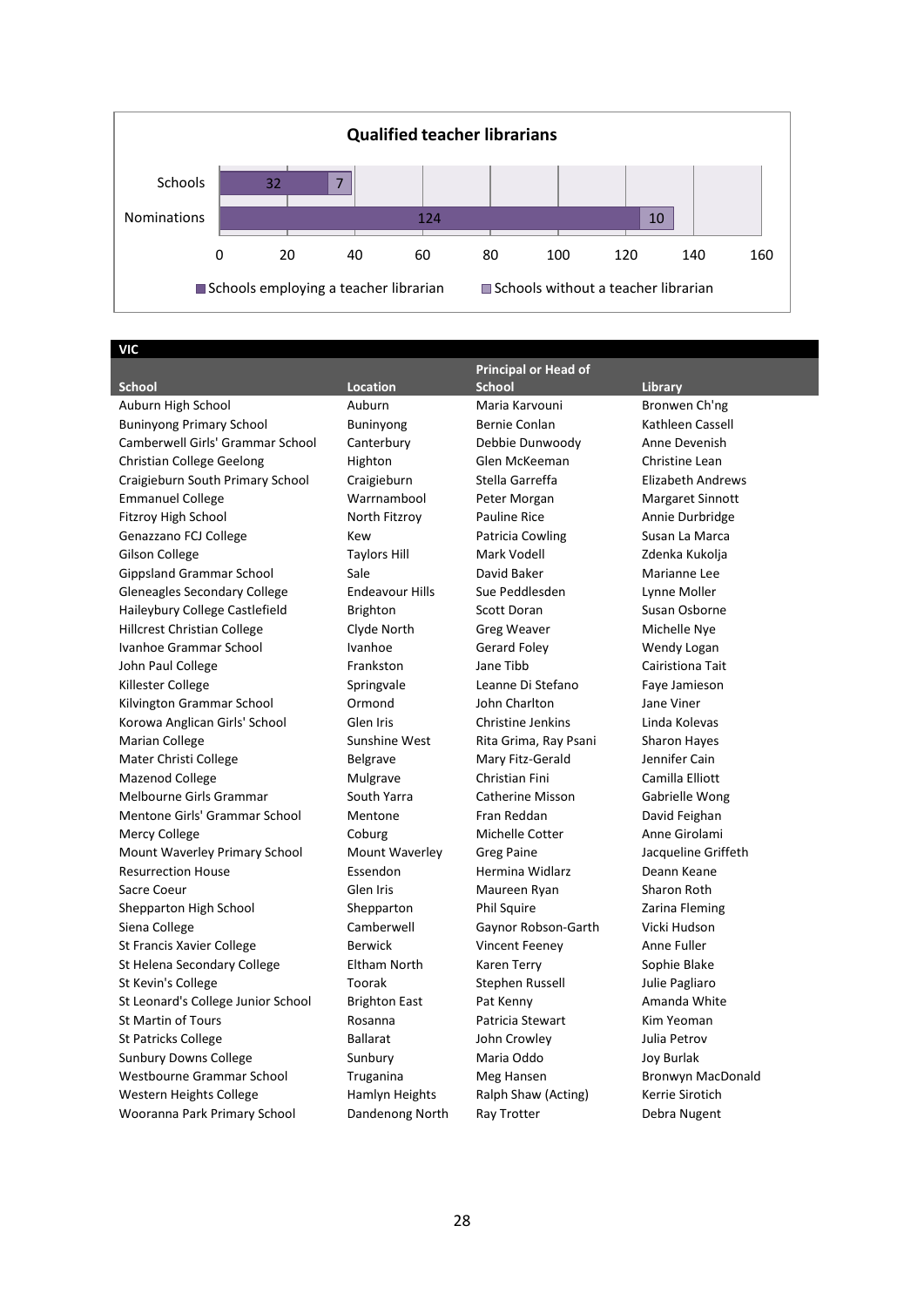# **Summary – WA**